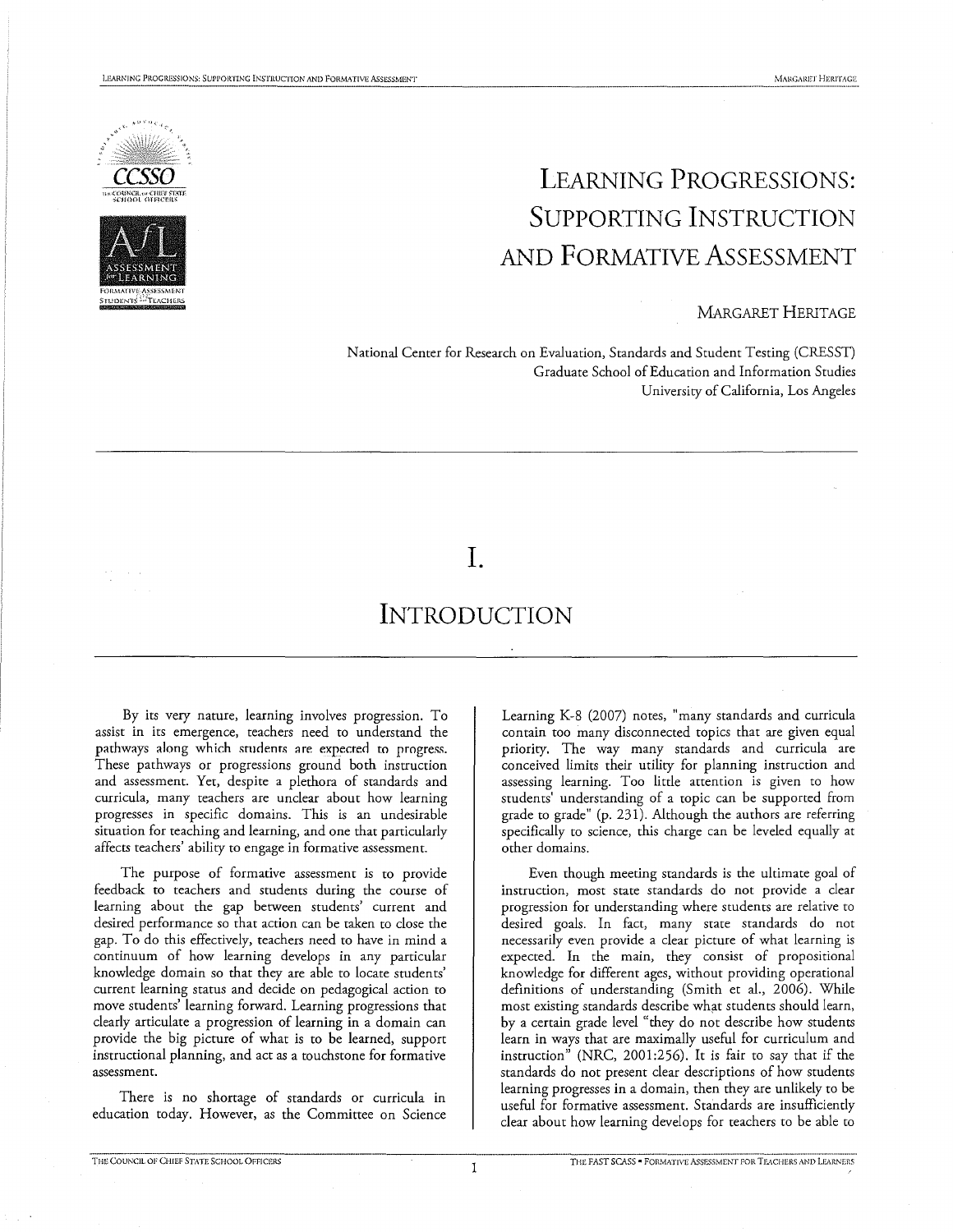map formative assessment opportunities to them. This means that teachers are not able determine where student learning lies on a continuum, and know what to do to close the gap between current learning and desired goals. Explicit learning progressions can provide the clarity that teachers need. By describing a pathway of learning they can assist teachers to plan instruction. Formative assessment can be tied to learning goals and the evidence elicited can determine students' understanding and skill at a given point. When teachers understand the continuum of learning in a domain and have information about current status relative to learning goals (rather than to the activity they have designed to help students meet the goal), they are better able to make decisions about what the next steps in learning should be.

There are a number of reasons why many curricula are also problematic for planning learning and formative assessment. Curricula are often organized around scope and sequence charts that specify procedural objectives to be mastered at each grade. Usually, these are discrete objectives and not connected to each other in a larger network of organizing concepts (NRC, 2000). In this context, rather than providing details about the status of the student's learning relative to the desired learning goal, (the hallmark of formative assessment) that can inform pedagogical actions, assessment related to the objectives will be of how well the student completed the task. Textbooks suffer from the same problems. Many math and science textbooks, for example, cover a wide array of topics, (which are not always organized in a logically connected way - see, for instance, Stern & Roseman, 2004), often leading to superficial coverage of ideas without building connections between and among them. This situation contrasts with how curricula are organized in countries that outperform the U.S. on international assessments and leads to charges that students in the U.S. experience a curriculum that is a "mile wide and an inch deep" (Schmidt, McKnight & Raizen, 1997:1)

Curricula organized into "units" of instruction around particular topics present better, but less than optimal, opportunities for instructional planning and formative assessment. When 'units' are described in terms of a core concept or "big idea" and supporting sub-concepts teachers are more easily able to map formative assessment onto these learning goals. However, this approach to organizing content has its own set of drawbacks. Units are often not connected to each other in a coherent vision for the progressive acquisition of concepts and skills, and therefore limit teachers' ability to see how learning develops in a specific domain. Teachers are unable to locate students' learning status on a continuum of development and are confined to seeing learning as a chunk of content that has to be mastered in a given timeframe. By contrast, learning progressions describe a trajectory of learning in a domain that spans a much longer period and provides multi-year image of successively more sophisticated performance levels.

This progression of learning allows teachers to position their students' learning, not only in relation to their current class(es) and the objectives for that cohort, but also in relation to prior and subsequent classes. Consequently, teachers are able to view current learning against a bigger picture of development. In terms of instruction, they are able to make connections between prior and successive learning. Also, information from formative assessment can be used to pinpoint where students' learning lies on the continuum. Sometimes this will mean that teachers have to move backwards along the continuum, for example, if key building blocks are missing. Similarly, they might move learning further forward if some students are outpacing their peers. In both cases, the continuum allows them to make an appropriate match between instruction and the learners' needs.

-----------------------------·-·-·---··-·····

In this paper, I first present definitions and attributes of learning progressions. Next I discuss how learning progressions can support instructional planning and formative assessment. Then I describe several different learning progressions and examine the implications of their design for instruction and formative assessment. Finally, I outline three different approaches to constructing learning progressions.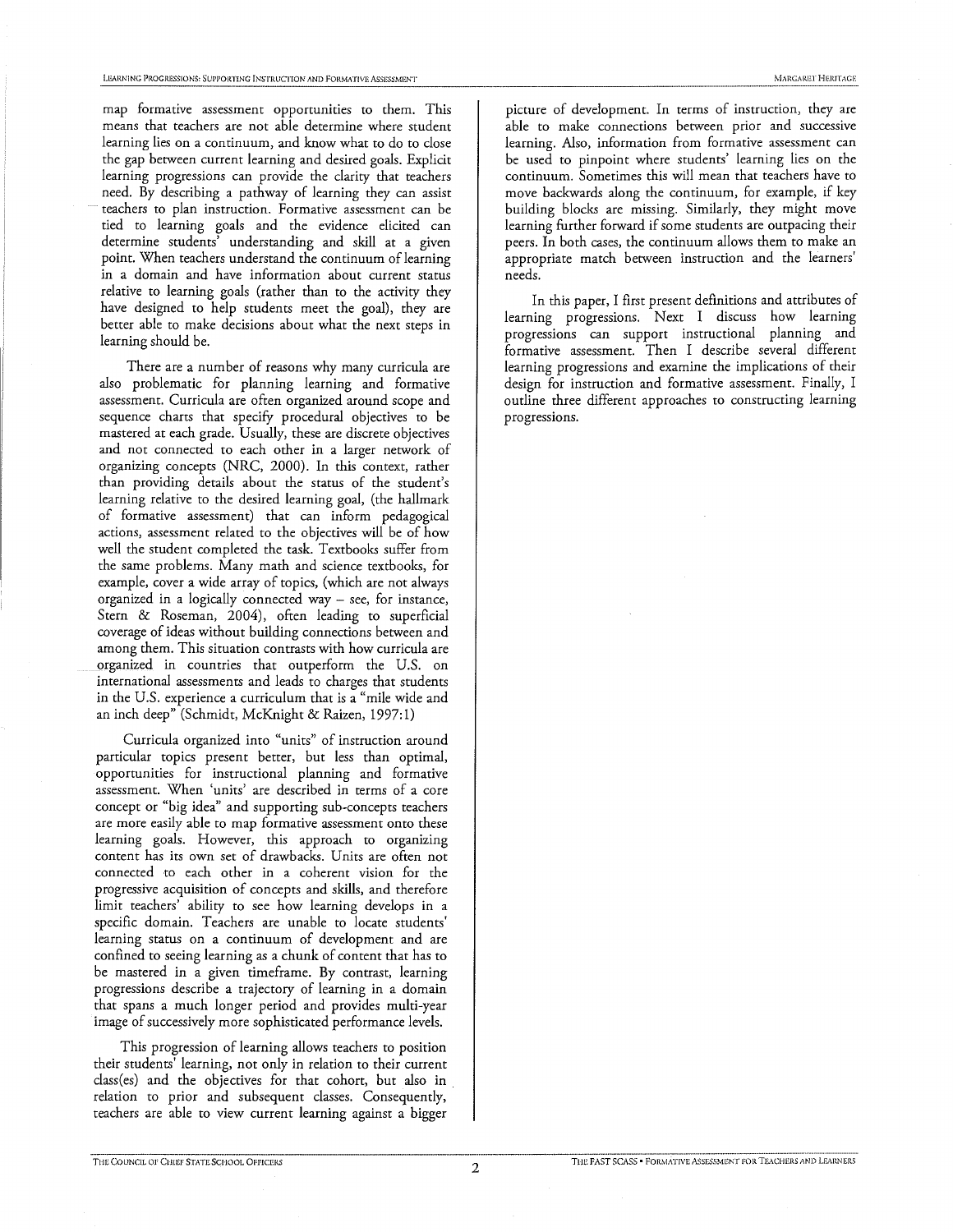# **II.**

# **DEFINITIONS AND ATTRIBUTES OF LEARNING PROGRESSIONS**

A number of definitions of learning progressions exist in the literature and include the following:

- *it;<>* Masters & Forster (1997) describe learning progression as progress maps which are vertical maps that provide "a description of skills understanding and knowledge in the sequence in which they typically develop: a picture of what it means to 'improve' in an area of learning"  $(p.1)$
- $\approx$  Referring to the domain of science, Wilson and Bertenthal (2005) define learning progressions as "descriptions of successively more sophisticated ways of thinking about an idea that follow one another as students learn: they lay out in words and examples what it means to move toward more expert understanding" (p.3).
- $\approx$  The authors of Taking Science to School (NRC, 2007) define learning progressions as "descriptions of the successively more sophisticated ways of thinking about a topic that can follow one another as children learn about and investigate a topic over a broad span of time" (p. 8-2).
- ∂ Stevens et al., (2007) describe learning progressions as descriptions of how students gain more expertise within a discipline over a period of time. "They represent not only how knowledge and understanding develops, but also predict how knowledge builds over time" (p.2).
- *it;<>* Popham, (2007) defines learning progressions as a "carefully sequenced set of building blocks that students must master en route to a more distant curricular aim. The building blocks consist of sub skills and bodies of enabling knowledge." (p. 83)
- For Smith et al., (2006) learning progressions are "based on research syntheses and conceptual analyses and describe successively more sophisticated ways of reasoning in a content domain that follow one another as students learn" (p.2).

Inherent in each of these definitions is the notion of vertical development over an extended period of time.

Learning is envisioned as a development of progressive sophistication in understanding and skills within a domain. An important point to note is that none of the definitions contains references to grade or age level expectations, in contrast to many standards and curricula. Instead, learning is conceived as a sequence or continuum of increasing expertise. Current standards and curricula tend to define learning horizontally rather than vertically. For example, they describe what "goes into" the sixth grade math curriculum or the ninth grade language arts curriculum. A vertical conceptualization of learning is intrinsic to the notion of learning progressions, thus supporting a more developmental view of learning (Wiliam, 2007). In turn, a developmental view invites teachers to conceptualize learning as a process of increasing sophistication, rather than as a body of content to be covered within specific grade levels. It is axiomatic to learning that students do not proceed in lock step - they do not move forward at the same rate or with the same degree of depth. Student learning is differential and may lie at different points along the vertical progression. Lee and Ashby (2001), for example, showed that the conceptual understandings in history of *some* 8 year-old students are more advanced than those of *many* 14 year-olds; other research indicates that instead of learning becoming increasingly homogeneous as students move through school, the spread of achievement increases with age (for a full discussion of the achievement spread see Wiliam, 2007).

Another idea represented in these definitions of learning progressions is *progression,* that is, there is a sequence along which students can move incrementally from novice to more expert performance. Implicit in *progression* is the notion of continuity and coherence. Learning is not viewed as a series of discrete events, but rather as a trajectory of development that connects knowledge, concepts and skills within a domain. With clear connections berween what comes before and after a particular point in the progression teachers can calibrate their teaching to any missing precursor understanding or skills revealed by assessment, and determine what the next steps are to move the student forward from that point.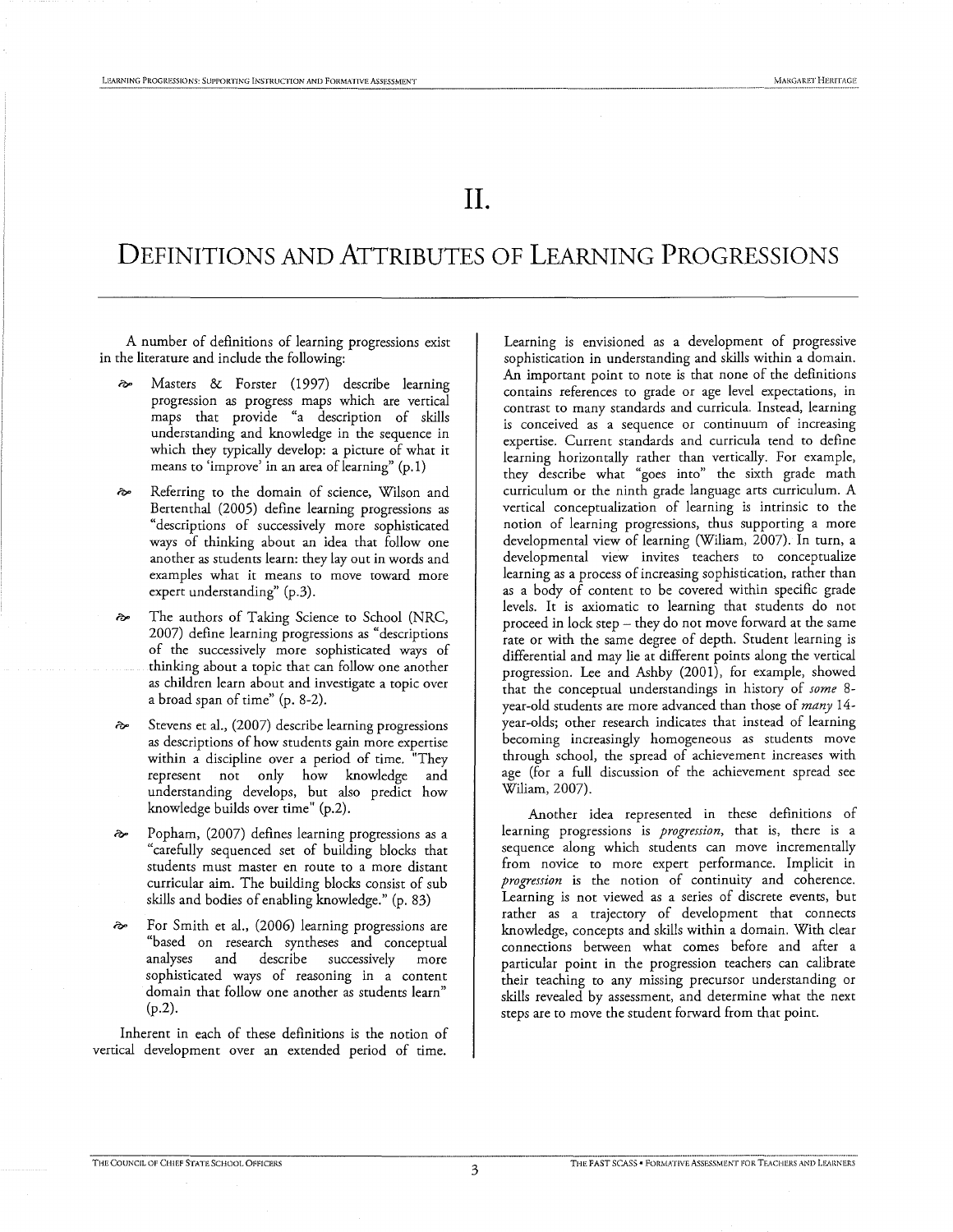# III.

·-------····-·-·-·········-······ ..

# USING LEARNING PROGRESSIONS FOR INSTRUCTIONAL PLANNING AND FORMATIVE ASSESSMENT

### Learning Progressions and Instruction

A well-constructed learning progression presents a number of opportunities to teachers for instructional planning. It enables teachers to focus on important learning goals in the domain, centering their attention on what the student will learn rather that what the student will do (i.e., the learning activity). In planning instruction the learning goal is identified first, and the sequence of activities or experiences that teachers will use to enable students to meet the goal is connected to the goal. Consequently, the all too common practice of learning being activity driven rather than driven by the learning goal is avoided.

A progression also helps teachers see connections between what comes before and after a specific learning goal, both in the short and long term. For example, in the Smith, Wiser, Anderson & Krajcik (2006) progression of Molecular-Atomic Theory (see Appendix), a teacher who was focusing on the goal of understanding that "the weight of an object is a function of the material it is made of' would be able to see that understanding "objects have properties that can be explained and measured "is an important precursor for their current goal, and that a more sophisticated development of this understanding is " the mass and weight of an object is explained by the masses and weights of its atoms." This means that teachers have the opportunity to build explicit connections between ideas for students that thread the development of increasingly complex forms of a concept or skill together.

Recent work by Heritage, Kim & Vendlinski (2008) has underscored the importance of clarity for teachers about what comes before or after a particular learning goal. In a study of teachers' mathematical knowledge, 130 sixth grade mathematics teachers reviewed student responses to assessments of their understanding of core principles underlying mastery in algebra I. Teachers could mostly identify the core principle that the assessment addressed, and for the most part could also draw appropriate inferences about what the student did or did not understand about the principle. However, they had considerable difficulty determining what they would do next instructionally, and what feedback they would give the students to move their learning forward. A learning progression, by providing a sequence for learning that under girds instruction, could

remedy this situation. Take for example the NCTM Focal Points (NCTM 2007). These are descriptions of the core mathematical ideas that need to be learned at each grade level. It would be possible to develop a learning progression for these ideas. In the case of algebra, for example, among the core ideas for grade 6 is:

solve simple one-step equations by using number sense, properties of operations, and the idea of maintaining equality on both sides of an equation

This idea extends into Grade 7 as:

*il'Jo* understand that when the properties of equality to express an equation in a new way are used, solutions obtained for the new equation also solve the original equation

The idea also has antecedents in the earlier grades, for example:

- *rt;.* use patterns, models, and relationships as contexts for writing and solving simple equations and inequalities (Grade 5)
- *il'Jo* identify, describe and extend numeric patterns involving all operations and nonnumeric growing or repeating patterns (Grade 4)
- use properties of addition and multiplication to multiply whole numbers and apply increasingly sophisticated strategies based on these properties to solve multiplication and division problems involving basic facts (Grade 3)

Using these ideas, a sixth grade teacher whose students were having problems solving simple one-step equations by using properties of operations might decide that she needs to focus on developing a better understanding of these properties, for instance, that division undoes multiplication and that subtraction undoes addition. It may be that for some students she needs to revisit antecedents of this from earlier grades, for example, using models and relationships as contexts for writing and solving simple equations. For others who have full grasped the 6'h grade idea, the teacher might decide to move them forward toward the 7'h grade idea by working on two-step equations.

However, to be maximally useful for instruction and for formative assessment, these ideas will need to be fleshed out. In their current form they would provide the teachers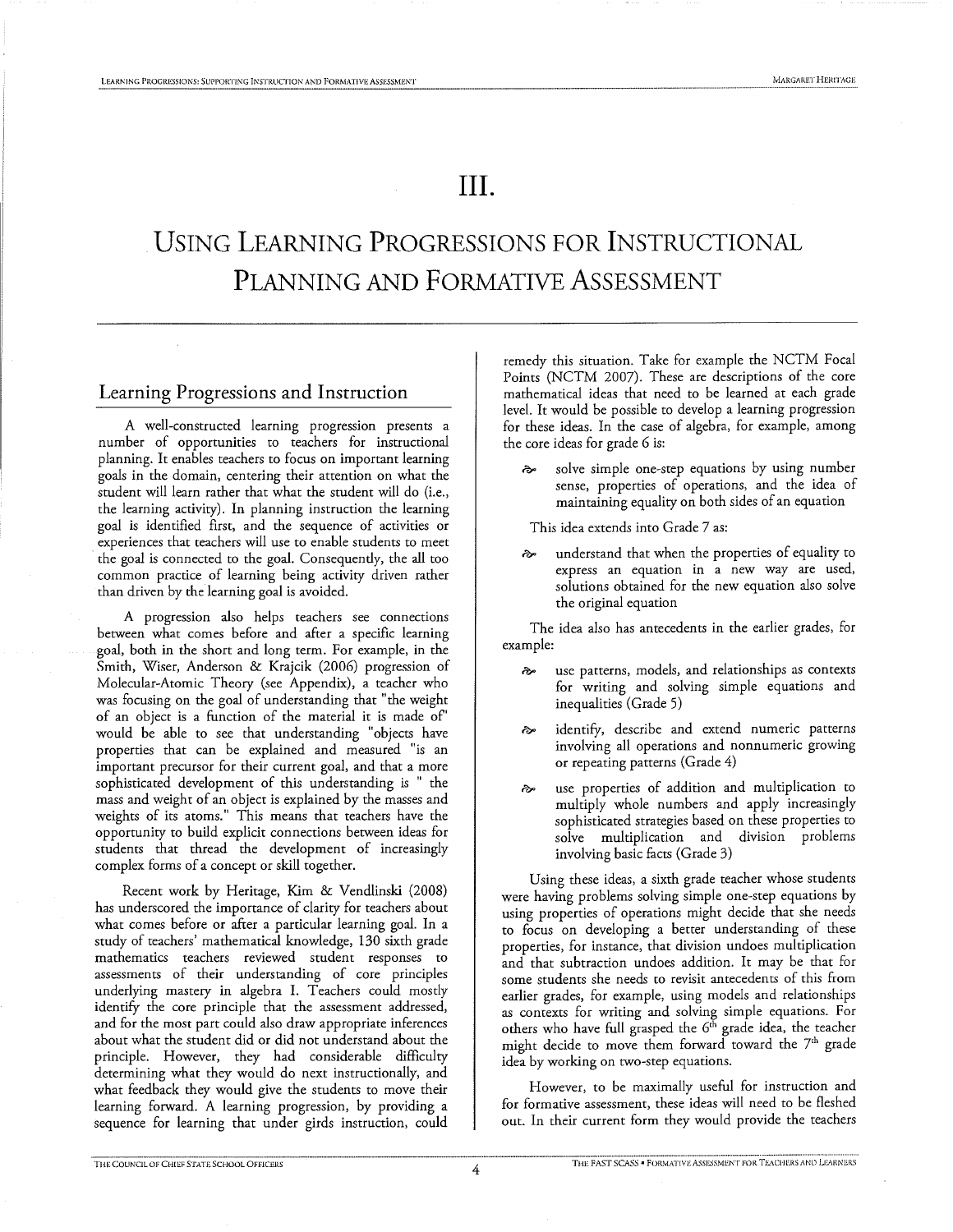in the mathematical knowledge study described above with a clear view of the building blocks in one aspect of algebra. But to be able to know what to teach next or what feedback to give students (recall that they were by and large not able to do this), more detail and connections among these ideas is necessary. Indeed, the NCTM specifies that the Focal Points should be used as a framework for planning. With the ideas providing the spine for a more detailed progression, it should be possible for teachers in a school or district to pool expertise and figure out the interlocking parts between the core ideas, and to spell out, for example, what is involved in understanding and using the properties of operations to solve equations, or the kind of models and relationships students need to learn to use to solve equations, or that moving to solving two-step equations would be a next step in developing ideas from 6<sup>th</sup> to 7<sup>th</sup> grade. It is not difficult to imagine the improvements to teachers' knowledge, to instruction, and to formative assessment that would accrue from such a process. Teachers would have sufficient knowledge be able to pull out shortterm goals for manageable chunks of instruction and formative assessment (e.g., teaching one of the properties of arithmetic), while being able to locate the purpose of any one lesson in a trajectory of instruction that supports student learning over time (Alonzo & Gearhart, 2006).

## Learning Progressions and Formative Assessment

Formative assessment has three key elements: 1) eliciting evidence about learning to close the gap between current and desired performance; 2) providing feedback to students; and 3) involving students in the assessment and learning process. Learning progressions are foundational to these elements.

*Eliciting Evidence.* To be effective, formative assessment cannot be treated as a series of *ad hoc* events. Instead, evidence of learning needs to be elicited in systematic ways so that teachers have a constant stream of information about how student learning is evolving toward the desired goal. A constant stream is necessary because if assessment is used effectively to inform instructional action then that action will render previous assessment information out of date: student learning will have progressed and will need to be assessed again so that instruction can be adjusted to keep learning moving forward. With clear learning goals outlined in a progression, teachers can match formative assessment opportunities to them, and can make plans in advance of and during instruction about when, what, how and who to assess. Even when formative assessments arise spontaneously in the course of a lesson, interpretations of how learning is evolving can be made based on the trajectory of learning represented in the progression. The information from the assessments maps back onto the progression and assists teachers to identify where students are in their learning and to decide what they need to do next.

*Feedback to Students.* Feedback to students is critical to formative assessment. A considerable body of literature

documents the nature and benefits of quality feedback for student learning, motivation and self-regulation (e.g., Bangert-Drowns et al., 1991; Butler, 1986; Butler & Nisan, 1986; Kluger & DeNisi, 1996; Pintrich & De Groot, 1990.) Quality teacher feedback needs to be timely, specific, linked to explicit criteria (that are known to the student) and provide suggestions for how to improve (OECD, 2005). The explicit criteria, or "what a good performance looks like," Sadler (1989:120), have also been termed "success criteria" (e.g., Clarke, 2005; Wiliam, 2007). These criteria serve as sign-posts for students about where they are going in their learning, as a means for teachers to assess the current state of students' learning, and for students themselves to reflect on their performance.

Returning to the science goals described earlier, if teachers are clear that their learning goal is to develop understanding that "objects have properties that can be explained and measured" they have a basis for determining what a good performance looks like. For example, in a classification task the students should accurately sort objects according to weight, length and area, be able to explain their classification system and describe reasons for why they have put specific objects in one category rather than another. The task would provide the teacher with information about students understanding of the goal and enable her to provide specific feedback to the students, for example, there are three objects that belong in this category and one that doesn't. Look again, think about your explanations, and see if you can figure out which one does not belong and why." The teacher is able to analyze how the student performance differs from the criteria and provides feedback that requires the student to think more about the classification she has made. The teacher also knows that these criteria connect with an earlier learning goal of understanding that "objects are constituted of matter" (which she may need to return to depending on the information from the assessment task) and to the subsequent goal of understanding that "objects are made of matter that takes up space and has weight" (which she may move to more quickly than she anticipated as a result of the assessment).

The feedback is given in relatively frequent and manageable chunks so that the requirements for improvement are both understandable and doable (Brookhart, 2007). Quality feedback does not involve comparison with peers, but instead helps students to understand their own performance in relation to the learning goal. Thus, the learning process is transparent and also provides students with models of "learning how to learn" (OECD, 2005).

*Involvement of Students.* Cognitive theories note a central role for metacognition (i.e., thinking about thinking) in students' learning. In the context of formative assessment, metacognition involves students in monitoring and evaluating their own learning process to determine what they know and understand, and to develop a variety of learning strategies so that they can adapt their learning to the task at hand. Sharing the criteria for success with the students at the outset of the instructional segment not only provides transparency on the learning process, it also means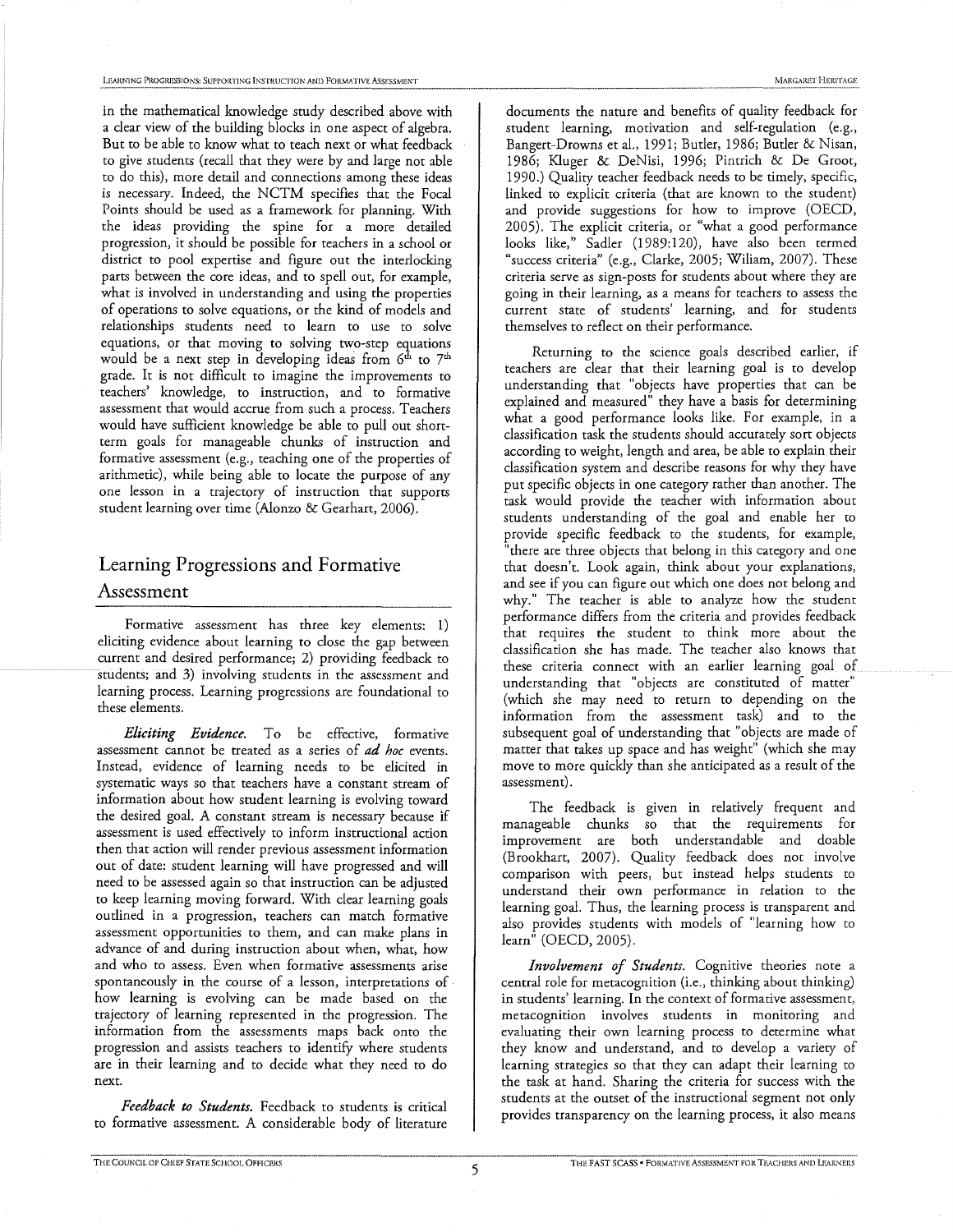that the students can monitor their learning while engaged in the learning task. But how can students monitor their learning while they are learning? Won't they need to have learned what they need to learn to be able to know if they have learned it? To answer these questions, more on success criteria and the tension between summative and formative assessment is in order here.

Teachers have traditionally been trained to write learning goals as "by the end of... students will...". Clarke (2005) refers to these as product criteria that describe a longer-term learning goal. These product criteria are often accompanied by rubrics, usually on a one to four point scale, that specify what performance for each score point looks like. Rubrics are provided to students (or are developed by students and teachers together) at the beginning of the learning sequence. Students know what they are aiming for and using the rubric they are able to evaluate their product. Teachers might use the rubric as part of the students' grade. I would argue that this represents summative rather than formative assessment. Students and teachers evaluate learning expected at the end of a longerterm objective, which stands in contrast to the notion of a steady stream of information to guide "minute-by-minute, day-by-day" instruction and learning (Leahy et al., 2006).

Without a doubt it is desirable for students to know what the longer-term goal is or what the final product of the learning will be. Increased involvement in learning occurs when teachers share with the students what their longerterm goals are and enable them to participate in evaluating the degree to which they have met the goals. However, longterm goals represent too much of a stretch for students (and for teachers) to be able to profitably *monitor* their learning and to respond to feedback from teachers and peers. Needed for formative assessment are short-term objectives (for one or two lessons) and process criteria for students to help them while they are engaged in the task. In other words the key steps or ingredients students need to meet the learning goal of the lesson or lessons (Clarke, 2005). What does this look like in practice? Take, for example, the long-term writing goal: students will use conditionals in past and future to speculate about possible causes (past) and review a range of options (future). A short-term goal or objective toward meeting this goal could be to have students use some connectives in their writing to show causality. The process criteria for the students might be: "in your writing today remember to use words like *because, so, as, however, therefore*  to express the reasons why things did or should happen." These criteria become the means for students to be reflective while they are learning to use the connectives to show causality, as well as being the basis for teachers' assessment while the students are writing. Further reflection and the opportunity to be actively involved in learning could come at the end of the lesson when students respond to the question "how well do you think that you used connectives to show causality - why do you think this?" and leave their responses on cards for the teacher to read as they leave class. Alternatively, she could ask them to review their writing against the success criteria, identify where they have used the connectives well and note a place where they could improve their writing the following day. Through this process students have a manageable way to be self-reflective about

their learning *while* they are learning. Furthermore, the teachers' observations from the lesson, analysis of the writing samples against the criteria, and the students' end of the lesson reflection, give her the means to make decisions about how well learning is progressing and the kind of feedback she will give to the class as a whole or to individual students. Not only does she have the criteria on which to provide specific feedback to the students about their learning, she also has information to guide her lesson the next day. At the same time, process criteria enable students to be involved in peer- as well as self-assessment. Peers can review each other's work against the criteria and provide feedback on areas for improvement.

Ultimately, the teachers and the students will likely want to evaluate how well they have met the longer-term goal of "using conditionals in past and future to speculate about possible causes (past) and review a range of options (future)," which could involve evaluating with a rubric a piece of writing intended to display this competence. Critically, though, prior to this the students will have had many opportunities to reflect on the short-term goals during the course of learning, with corollary opportunities to adjust their learning in response to their own reflection and to teacher and peer feedback.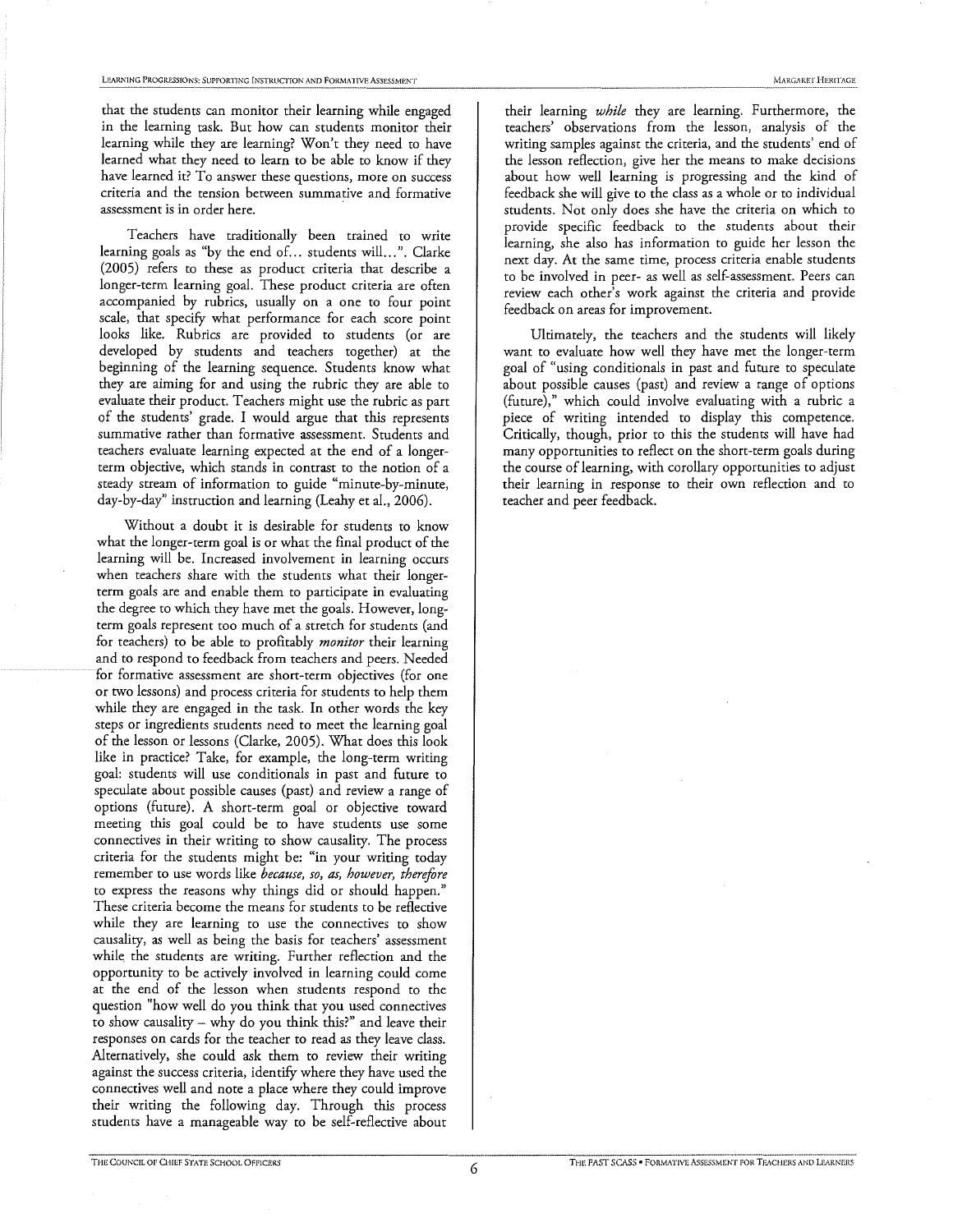# IV.

# EXAMPLES OF LEARNING PROGRESSIONS

In this section I describe eight different learning progressions (see Appendix for full text of progressions): 1) A Counting and Ordering Process Map, (Masters & Forster, 1997); 2) The U.K. National Curriculum in History (Qualifications and Curriculum Authoriry, 2007); 3) Stages of Listening Comprehension and Speaking Skills (Bailey & Heritage, in press); 4) Stages of Spelling (Gillet & Temple, 2000); 5) A Developmental Model for Learning Functions (Kalchman & Koedinger, 2005); 6) FAST trajectory (Shavelson, Stanford Educational Assessment Laboratory (SEAL) & Curriculum Research & Development Group (CRDG), 2005); 7) A Conceptual Flow for Genetics (DiRanna & Topps, 2005); and 8) A Progression of Molecular-Atomic Theory (Smith, Wiser, Anderson & Krajcik, 2006). I have selected these progressions not because they are necessarily exemplary, but rather because each addresses an area of K-12 learning, and have sufficiently articulated a progression to be able to characterize their main features.

*Counting and Ordering Progress Map (Masters* & *Forster, 1997).* The purpose of this map is to provide a description of development in an area of learning that can be used as a guide to instruction and assessment. Student development in counting and ordering is represented along a continuum from lower level to higher-level, more sophisticated skills and understanding. For example, at the lower portion of the map the student progresses from skip counting in 2s or 3s using a number line, hundred chart or mental counting, to using unitary ratios of the form of 1 part to X parts. The map presents a multi-year trajectory of development, thus providing "a 'whole-school' view of learning" (Masters & Forster, 1997:2). Teachers are able to see the growth of student learning in context of progress made in earlier and later years. Assessments are used in conjunction with the map to locate student learning along the continuum so that teachers can determine the instruction that is likely to be the most beneficial for students at that particular point.

*The U.K National Curriculum in History (Qualifications and Curriculum Authority, 2007).* This progression provides a description of levels of attainment in history that span the early years of schooling to age sixteen. As in the previous example of counting and ordering, a development of learning in history starts at a rudimentary level with students recognizing the distinction between present and past in their own and other people's lives, for

example, and progresses at the highest level to students using their factual knowledge and understanding of the history of Britain and the wider world to analyze the relationships between events, people and changes, and between the features of different past societies and cultures. Each attainment level is accompanied by a program of study, which provides a more detailed description of the elements of learning. The content of the programs of study builds progressively, and provides sufficient detail for instructional planning. It is also clear what the points of focus of formative assessment should be to keep learning moving forward. A multi-year, whole-school development of history is represented within which learning at any point on the continuum is set in the context of prior and successive learning. A national system of assessment is linked to the progression and student performance is described in terms of the level of attainment that has been reached.

*Stages of Listening Comprehension and Speaking Skills (Bailey* & *Heritage, 2008).* The stages in the listening comprehension and speaking skills progression represent a typical range of development for students from five to twelve years of age. Each stage comprises four categories: word: sentence and discourse level and prior content knowledge. Within each category development increases in sophistication. For example, at the sentence level in stage 1 speaking skills, students use word order conventions to make meaning of syntactically simple sentences (e.g., subject + verb + object = declarative statement; verb + subject + object = question form; verb + object = imperative form) and by stage 3 they are expanding their repertoire of recognizable sentence structures to include frequently used complex syntax (e.g., relative clauses) for meaning making. A formative assessment task tied to this level might be that children are asked to create their own question in response to content material so that teachers can ascertain their level of syntactic knowledge of this form. This progression complements a progression in reading (also in the same volume), which is organized into similar categories. So while children are developing the speaking skills described above they are simultaneously using their knowledge of syntactically simple sentences to aid reading comprehension. Together, the two progressions illustrate the intertwined nature of language and reading development. This progression is not linked to a specific system of assessment, but rather is intended as a guide for teachers to map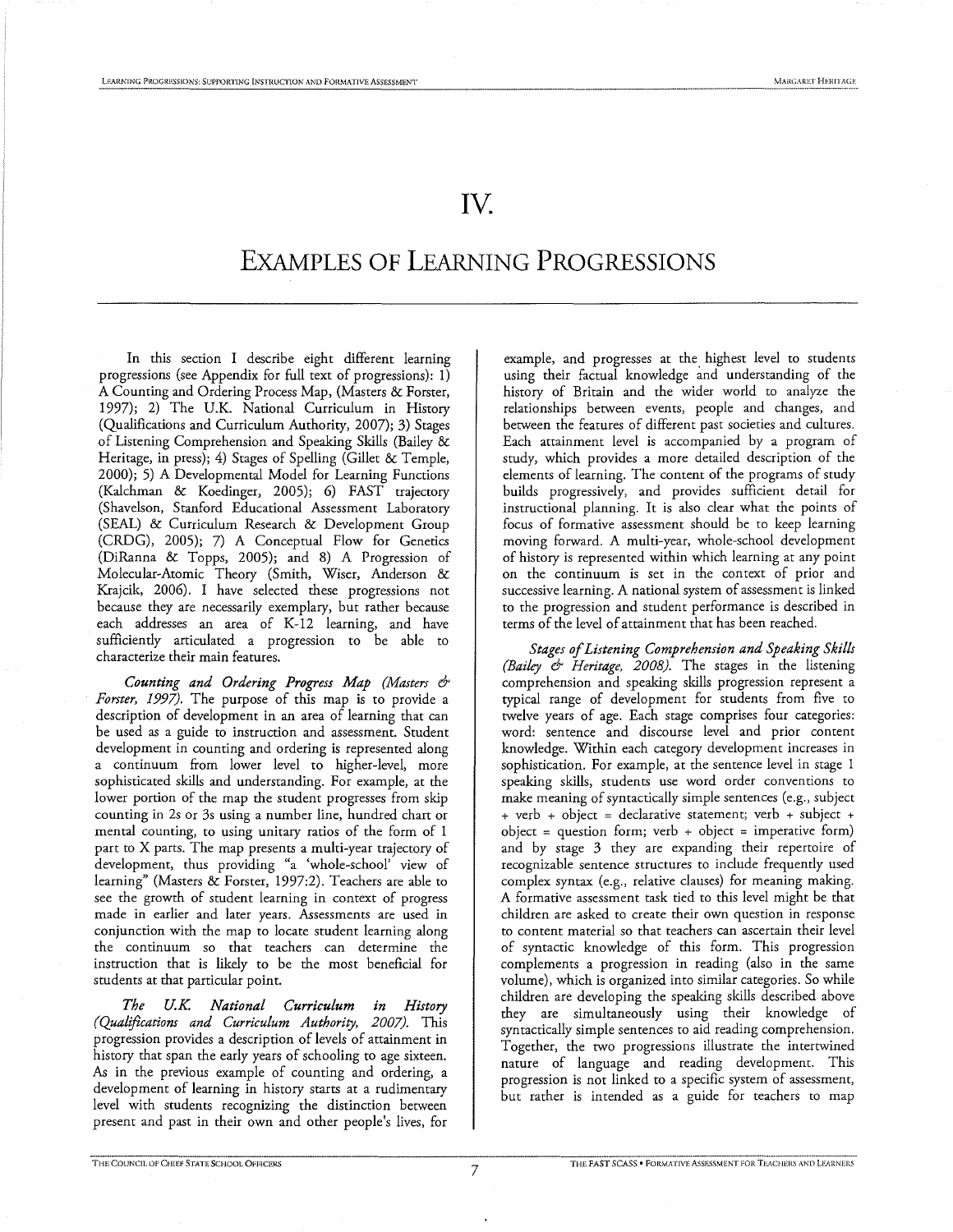formative assessment to the descriptions of development at each stage.

*Stages of Spelling (Gillet and Temple, 2000).* This progression represents five stages of spelling development, ranging from pre-phonemic at the earliest stage of emergent literacy to derivational spelling. The spelling progression has parallels to reading development. For example, at the prephonemic spelling stage, letters and forms are used randomly in children's attempts at writing. This parallels children's early reading when they are isolating phonemes aurally and beginning to understand that phonemes have letter correspondences. At the derivational stage of spelling when they read students are using their knowledge of morphemes to make meaning of text, for example, how verbs can change to nouns (e.g., -ion, ism, -ology) and how nouns can change to verbs (e.g., -ify, -en, -ize). The sequence of spelling development in this progression is generally thought to take from three to six years to complete. Teachers can use the progression for formative assessment (e.g., examining writing samples against the stages, using a spelling inventory, collecting misspellings of the same words at intervals and contrasting the attempts) and, based on their assessment, they can use the stages to plan instruction that will increase spelling competence.

*A Developmental Model for Learning Functions (Kalchman* & *Koedinger, 2005).* The Model for Learning Functions is an instructional plan, encompassing four levels from O to 3. It is intended to build and secure students conceptual understanding, their facility in representing functions in a variety of ways, and their ability to solve for unknown variables so that they can tackle unknown problems with confidence. The authors state that the model is designed to produce "grounded competence whereby students can reason with and about multiple representations of mathematical functions flexibly and fluently" (p.389). In contrast to the prior examples, this progression is intended as a unit of study, taking approximately 650 minutes of class time to complete rather than a multi-year description of learning. The unit is represented as a progression of numeric and spatial understanding, level 0 characterizing the kinds of numeric/symbolic and spatial understanding students typically bring to learning function, and level 3 describing the understanding about how linear and nonlinear terms can be related that students achieve at this level. The unit can be taught at the sixth, eighth, tenth and eleventh grades and the authors recommend that, regardless of grade level, the unit should be taught in sequence because the concepts addressed in level 3 are dependent on a deep understanding of concepts in levels 1 and 2.

*Buoyancy Trajectory (Shave/son et al, 2005).* The buoyancy trajectory identifies 'progress variables' for the development of student understanding of why things sink and float. The trajectory contains tasks that are embedded in instruction to provide teachers with formative feedback about how students understanding of relative density is evolving. The trajectory encompasses a instructional time period of approximately twelve weeks, and traces the development of student understanding about why things sink and float from alternative conceptions like 'buoyancy depends on the object being flat, hollow, filled with air,

etc.', to understanding that buoyancy depends on the density of the object relative to the density of the medium (relative density). Tasks are embedded into instruction at critical junctures in the trajectory. For example, after several investigations of the relationship of mass to volume and how both properties affect an object's capacity for floating and sinking, students engage in tasks that enable the teacher to differentiate between students who understand this concept from those students who have different levels understanding on the trajectory. Each performance level is defined in terms of what the student knows (e.g., floating depends on having a small mass and a large volume), what the students needs to progress to the next level (e.g., student needs to understand the concept of density as a relationship between mass and volume) along with a sample response (e.g., "an object floats when its mass is small and its volume is large"). Teachers know which students have understood the concept and what they need to learn next, and they also know which students still need more experiences to develop the understanding that is the target of the instruction at a particular point in the learning sequence.

*Conceptual Flows (DiRanna* & *Topps, 2005).* A part of the *Assessment Centered Teaching Portfolio,* The Conceptual Flow is intended to function as both a tool and process that help teachers establish science learning goals and the framework for an assessment plan. Essentially, the tool and process provide a means to engage in "backward planning" (e.g., Wiggins & Mc Tighe, 2005). Teachers 1dennfy the big ideas in a strand of science that will be the focus of an instructional unit and from those develop a sequence of learning as a hierarchy of ideas. The big ideas are supported by small ideas, and those small ideas are supported by even smaller ideas, representing a series of "nested concepts." In the representation of the conceptual flow teachers are encouraged to use different widths of lines to connect ideas. The lines indicate the strength of the links between ideas thicker lines indicate a strong link, while thinner lines indicate a weaker link. Teachers can match formative assessment to the ideas represented in the flow to assess how well students are progressing toward understanding the big ideas. Resources (e.g., textbooks, instructional materials) are then identified that can be used to support teaching. During the course of instruction teachers use formative assessment matched to the ideas represented in the flow to assess how well students are progressing toward understanding the big ideas.

*A Learning Progression of the Atomic-Molecular Theory of Matter* (Smith, et al., 2006). This progression is divided into three grade bands that progressively describe the development of understanding:  $K-2$  - Developing an Understanding of Materials and Measurement: 3-5 -Developing an Explicit Macroscopic Understanding of Matter; and 6-8 - Developing an Initial Understanding of the Atomic Molecular Theory. Throughout, content and process skills are linked in four inter-related strands: 1) know, use, and interpret scientific explanations of the natural world; 2) generate and evaluate scientific evidence and explanations; 3) understand the nature and development of scientific knowledge; 4) participate productively in science practices and discourse. The beginning stage of the progression identifies several ideas

8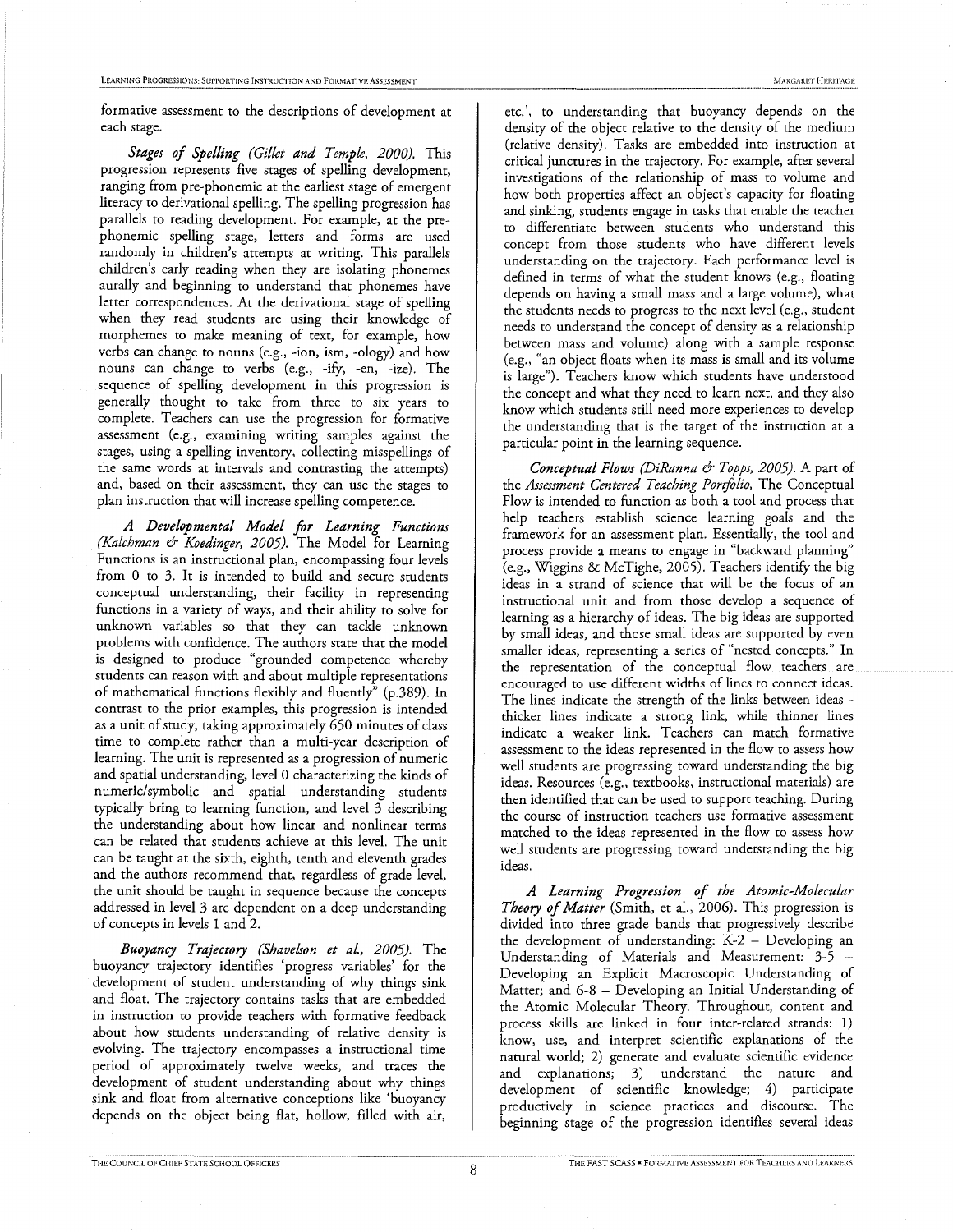that children have at the start of school about matter, and the learning progression is described, in part, by progressively more sophisticated answers to the questions. Each segment of the progression is dependent on the preceding one, enabling children to develop a framework for assimilating increasingly abstract ideas and exploring questions at deeper levels.

In the next section I examine differences and similarities among the progressions and consider their implications for instruction and for formative assessment.

## *Design Implications for Instruction and Formative Assessment*

All the progressions share the characteristic of moving from less to more sophisticated understanding or skills. Where they differ is in the span of the progression, and in the level of detail or granularity. Some progressions are described as a discrete unit of study, which is intended to take place over a relatively short period, usually a matter of weeks (e.g., the buoyancy progression, developmental model of functions and the conceptual flow). Others describe a multi-year trajectory of learning, which might span several or all years of schooling (e.g., the spelling progression, the counting and ordering progress map, the history progression, the atomic-molecular theory progression). There are variations in the progression in terms of the level of detail provided - progressions that cover a shorter time span tend to provide a more detailed description. The differences in time-span and detail of the progressions highlight one of the tensions in creating a progression to serve the dual purpose of instruction and formative assessment, namely, the appropriate degree of granularity for teachers to see the big picture, understand what the essential building blocks are, make connections between and among them, and yet have the specifics to guide assessment and instruction without ending up with what Lorrie Shepard terms the "thousand mini-lesson problem" (Shepard, 2007). Perhaps one way to resolve this tension is to provide a big picture, multi-year progression that outlines essential building blocks and then drills down from the building blocks into more detailed descriptions. Teachers who are responsible for a particular range of the progression could have the detail they need for planning and for formative assessment. They would also be able to see how the focus of their instruction connects to a larger picture of learning, and in the case when assessment information shows that one or more of their students are performing outside the range they would know what precursor understanding or skills need to be developed for students to move forward.

The U.K. National Curriculum presents an example of what this approach could look like. A program of study that focuses on the core ideas of the domain is provided for each of the attainment levels. The program of study outlines in some, but not overwhelming, detail what the core ideas at each attainment level look like. For example, at the earliest stages the program of study for historical inquiry specifies that students learn how to find out about the past from a range of sources of information, (e.g., stories, eyewitness accounts, pictures and photographs, artifacts, historic

buildings and visits to museums, galleries and sites, the use of information and communication technology based sources). Students build on this learning in later stages to develop an understanding that people represent and interpret the past in many different ways, (including in pictures, plays, films, reconstructions, museum displays, and fictional and nonfiction accounts) and that the interpretations reflect the intentions of those who make them (for example, writers, archaeologists, historians, filmmakers). The way the core ideas develop progressively through the attainment levels is reminiscent of Jerome Bruner's notion of the "spiral curriculum." He expressed the hypothesis that "any subject can be taught effectively in some intellectually honest form to any child at any stage of development" (Bruner, 1960: 33). Consequently, he proposed that as any curriculum develops should revisit these ideas and build on them in successive ways *(ibid).* 

Clarity about how core ideas develop from their earliest to more sophisticated forms presents a number of advantages for teaching and learning. First, the description of the ideas at each of the attainment levels helps teachers keep the big picture in mind, and enables them to see where their focus of learning fits in a larger trajectory. Thus, they expand their knowledge of the domain and can connect prior and successive learning to the students' current learning focus. Knowing that at a later stage students will be learning that representations and interpretations of history differ, for example, could prompt a teacher of an earlier stage to not only help children understand there are different sources of evidence about the past, but to also lay the ground work for the future by connecting the idea of who provided the source of evidence and what that person's role was or is.

Second, the descriptions of attainment at each level provide sufficient detail for instructional planning and help teachers to map formative assessment opportunities on to the key elements of learning in the description. Recall that there are several components of formative assessment: eliciting evidence, providing feedback, and the involvement of students. The descriptions in the program of study support all these components. Teachers have sufficient detail from which to derive criteria for success, which can be shared with students. They are able to decide on appropriate pedagogical strategies that will assist students to meet the criteria and use these strategies as formative assessments to elicit evidence of how learning is evolving toward the criteria. For example, in the history inquiry strand when students are learning about source material they might investigate a set of artifacts related to a period of history, noting important details. Teachers might then give students other source material, photographs of the artifacts in use, for instance, and ask them to extract information about the period from the sources. This activity could serve the dual purpose of supporting the development of historical reasoning while eliciting evidence of the students' ability to reason beyond observations. The criteria become the focus for determining how learning is progressing and enable teachers to provide descriptive, criterion-based feedback that can help students understand their current status in learning and provide pointers so they know what to do to move forward. For instance, the teacher feedback could let the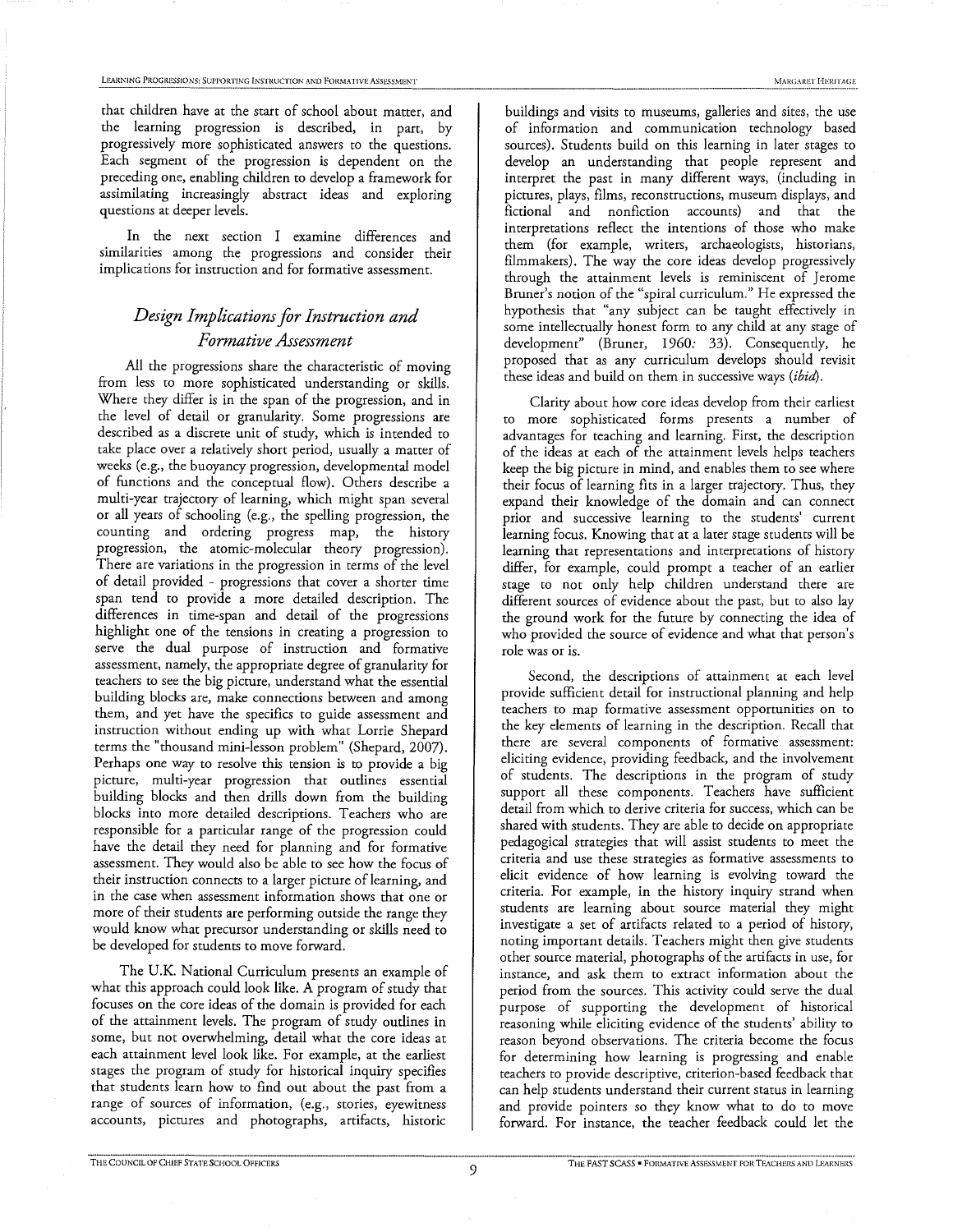students know that are able to extract information beyond the observations but that they are not yet combining information from sources, which is the ultimate goal. The feedback *is* in manageable chunks and learning is transparent - students know where they are and where they are going. Additionally, sharing criteria with the students at the beginning of the instructional sequence establishes the expectation that students will be involved in the learning process and helps them monitor and adjust their own learning.

A further way in which I suggest the progressions differ is in their notions of development, which also has implications for instruction and assessment. The spelling progression describes stages of typical development and specifies what students could accomplish during each stage. The progression of listening comprehension is organized in a similar way, providing descriptions of development without being prescriptive about grade level. The counting and ordering progress map *is* also developmental, as is the history progression. While both are linked to levels of attainment, neither is specifically linked to grade level expectations. The molecular-atomic theory progression is linked to grade level bands, but these bands span several years of learning. In all these progressions, learning is conceived of as moving along a trajectory and, although students might be expected to accomplish a certain range of building blocks during the course of say one of more years, they are not restricted to a specific period time.

The unit progressions also clearly state a sequence of learning and identify dependencies among concepts. However, implicit in the unit progressions is the idea that mastery of the concepts will be achieved in a period of several weeks of instruction, in contrast to the progression that describe a multi-year trajectory. In terms of planning for instruction and assessment the unit plans are tightly organized, presenting clarity about the hierarchy of learning, (what building blocks precede others) and giving definition to what elements of learning need to be assessed to ensure each sub concept is in place before moving onto the next. However, we know that learning does not proceed uniformly, *so* what happens if students do not master the concept(s) in the expected time frame? Does the unit as a whole get repeated later that year or during another year? If not, how do teachers know how to connect the concepts that have not been fully understood to later learning? Furthermore, are students expected to learn all there is to know about genetics, for example, in the space of one unit covering a few weeks? What are early understandings of genetics and how do conceptions of genetics become progressively more sophisticated? How is the development of core ideas coordinated over successive years? How is the study of genetics linked to other areas of the discipline? These seem to me to be important questions that are not answered by a unit approach.

A developmental progression spanning a longer period and tracing how concepts and skills build progressively can

be organized into increments for instruction. However, if teachers know how learning moves forward or backwards along a progression they have greater flexibility in planning for learning. In the case when all the learning goals of a unit of instruction have not been met, teachers can trace the threads of the concepts, identify subsequent opportunities along the progression when these concepts connect with later ones, and revisit them at this point. Alternatively, they might need to go further back in the progression to clear up misconceptions or to fill gaps in students knowledge that are preventing them from meeting the goals of the unir. Additionally, a longer developmental trajectory enables teachers of students whose understanding outpaces that of their peers to focus instruction on developing their thinking to higher levels, which might be beyond that outlined in the unit.

One more point about the differences among the learning progressions. Some of the progressions advance in isolation and some are connected to other areas of the discipline. For example, the spelling progression parallels development in reading wherein students are using their knowledge of sound/symbol correspondences to decode as well as encode. The listening and speaking progression parallels a progression for reading and writing development (these are not shown in the appendix) with clear links among them. This design provides an even bigger picture of learning within the domain and enables teachers to use formative assessment opportunities in one area to inform how learning is progressing in another. For example, an examination of student writing might be used to elicit evidence of students' knowledge of sound symbol correspondences, which is important information not just for encoding but also for decoding in reading. Similarly, students listening comprehension skills in relation to certain syntactic structures can provide a window to reading comprehension. If students are not able to understand specific structures (e.g., subordinate clauses) in listening, then this is important information for teachers in relation to their reading instruction.

Each of the progressions I have discussed focuses on the content of a discipline and the development of content knowledge from less to more sophisticated forms. In formative assessment practices other aspects of development are invoked, namely metacognition and self-regulation. Although a full discussion of these more generalizable features of development are beyond the scope of this paper, it is important to note both their relevance to learning and the need for teachers' awareness of how they can be supported through their actions in the classroom. Indeed, recognizing the changing capacities of a broad range of developmental characteristics prompts us to reflect on rhe wide range of necessary knowledge and skills for teachers to use learning progressions and formative assessment practices (for a description of the knowledge and skills teachers need see Heritage, 2007).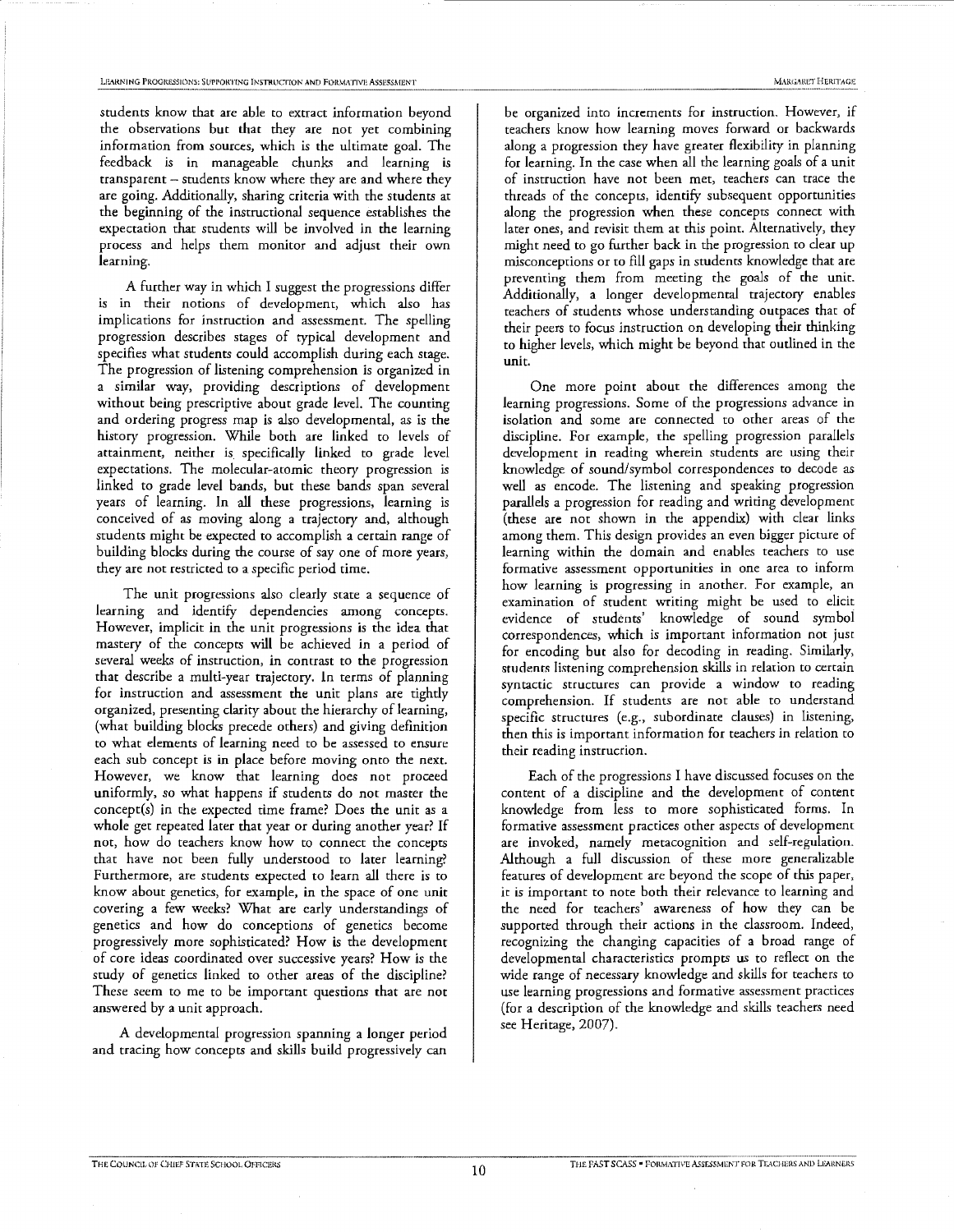# **v.**

# CONSTRUCTING LEARNING PROGRESSIONS

In *Knowing What Students Know (KWSK)* a committee of the National Research Council advanced an ambitious vision for a system of assessment based on three critical principles: *coherence, comprehensiveness and continuity* (NRC, 2001). A *coherent* system *is* built on a well-structured conceptual base, which *is* foundational to both large-scale and classroom assessments. The same constructs are being assessed regardless of their level of implementation (although they may be more differentiated at the classroom level). Thus, all assessment is aligned along a vertical dimension. A *comprehensive* assessment system includes a range of measurement approaches at different levels of detail to provide the variety of evidence to support educational decision-making. *Continuity* refers to a system that is temporally aligned wherein student learning is measured over time to provide a continuous stream of evidence about how learning is progressing. In the authors' view, an important step toward realizing this vision *is* the development of user-friendly models of student progression in learning, where clear targets for instruction and assessment are identified.

The authors of *KWSK* also stress the importance of alignment of curriculum, instruction and assessment so that all three parts of the system are working toward a common set of learning goals. In their vision "assessment will not simply be aligned with instruction, bur integrated seamlessly into instruction so that teachers and students are receiving frequent but unobtrusive feedback about their progress<sup>3</sup> (NRC, 2001:256). Essentially, what is presented here is a vision for formative assessment.

However, we remain at some distance from the implementation of this vision. We lack comprehensive models of student progression in many domains. Current research only defines how a limited number of areas can be divided into learning progressions (Herman, 2006). As described earlier, what teachers have in the way of standards and curricula fall short of a coherent progression of learning in a domain. Until there is a sufficiently well developed research base to inform learning progression in each domain, we need other strategies for figuring out learning progressions (Herman, 2006). Teachers cannot wait for the research community to catch up. They need better tools than standards and existing curricula to realize the promise of formative assessment to student learning. Moreover, there is considerable value to the development of teachers'

knowledge about a discipline when they define a progression of learning.

In what follows I consider three examples of approaches to constructing learning progressions. It should be noted though that these approaches are by no means the only ways to construct learning progressions (see, for example, DiRanna & Topps, 2006; Stevens et al., 2007; Wiliam, 2007; Wilson & Draney, 2004), nor are they *the* only possible progressions for a particular learning outcome. While research and experience will likely continue to show that some components of a progression are best taught and learned before others, it *is* doubtful that there would ever be complete agreement on the sequence of a progression. The progressions I consider are intended to be illustrative, rather than exhaustive, of possible approaches and sequences. In general, the different approaches to creating learning progressions can be loosely described as 'top-down' or 'bottom-up'. In a 'top-down' progression, experts in the domain (e.g., physicists, mathematicians, historians), and other experts such as development specialists construct a progression based on their domain and research knowledge. The resulting progression represents their decisions about what constitutes the 'big ideas' of the domain and how they connect together. A 'bottom-up approach' involves curriculum content experts and teachers in developing a progression that is based on their experience of teaching children. Their sources for developing the progression are curricula, their views of what is best taught when, and their knowledge of children's learning. For sure there are times when the domain experts consult teachers and when teachers consult researchers, but on the whole the genesis of the progressions come from different sources of expertise.

First, progress maps developed by the Australian Council of Educational Research (Masters & Forster, 1996), which I consider a 'bottom-up' approach to developing a progression. The goal of the progress maps *is* to "obtain an estimate of student's current location on the map as a guide to the kinds of learning experiences likely' to be most useful at that stage in the student's learning and as a basis for monitoring growth" (p.l). The development of the maps usually begins with teachers' understandings from their dayto-day experiences about how student learning typically occurs in specific areas and what the indicators of progress are. Once this initial sketch is outlined it is then tested against a set of questions including: Do other teachers agree with this? What is the empirical evidence for this map? Is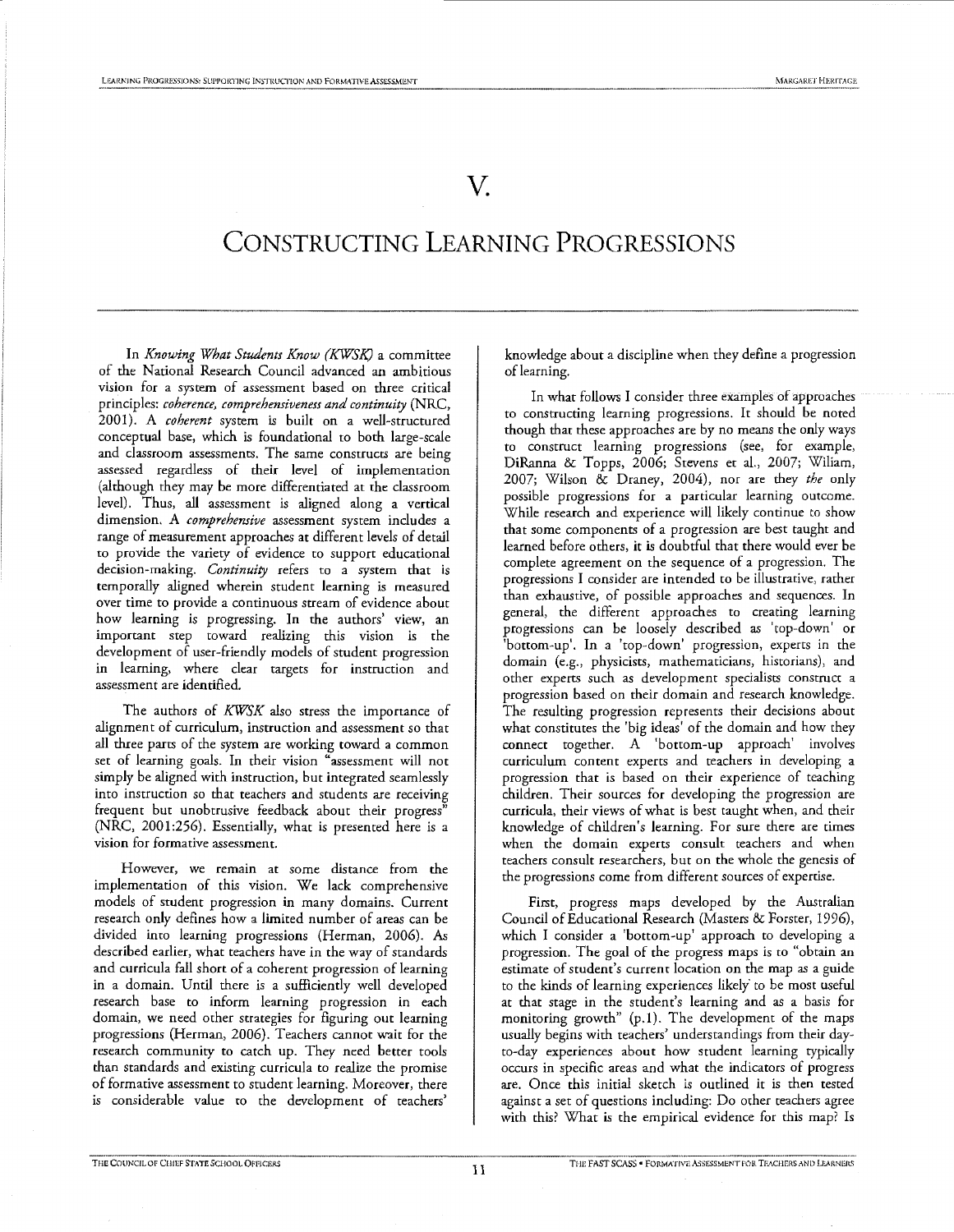this picture consistent with theoretical understandings of how learning occurs? How useful is the resulting map in practice? Once in use "the maps are constantly checked, updated and enriched" (p.13). Information derived from observations of learning and records of student performance illustrate the nature of progress and are used to revise the map. For example, the information might show that concepts that appear at one point in the progression would be better addressed earlier or later.

The next approach I describe is a 'top-down' approach' to developing the atomic-molecular theory progression and documented in *Taking Science to School* (NRC, 2007). Two design teams comprising scientists, science educators and experts on children's learning were asked to use existing research to construct possible learning progressions for the atomic-molecular theory and evolution, both core ideas in modern science. The teams approached the task in similar way. First, they organized the learning progression around big ideas important to the discipline. Second, both teams identified several high-level abstract ideas that go into building the core ideas, but which are accessible to children at the start of schooling, thereby acknowledging that young children have the important domain-speciflc ideas that serve as the foundation for their learning. Essentially, the atomicmolecular theory and the theory of evolution were seen as emergent ideas. These ideas provided a framework for organizing children's learning of new facts, inquiry and explanation. For example, in molecular theory the distinctions that young children can make between objects and what they are made of can be resources to support the development of understanding about why objects have the characteristics they do and for understanding transformations. Third, the design teams, recognizing that understanding an idea means that the learner must be engaged in practices that support using and developing the ideas, specified the nature of those practices. Among these practices are using ideas to question, describe, classify, identify, predict, use data and evaluate ideas and make arguments. Finally, the teams took the view that understanding of the core ideas involves understanding the data patterns and knowledge construction and evaluation practices that give rise to the ideas. In the case of the atomic-molecular theory progression this meant the designers focused on ideas of measurement, models and evaluation of idea using data and argument (NRC, 2007). The authors note that this process *is* still partial and incomplete and has not yet been discussed and critiqued by the larger community. Furthermore, teachers have not used it so evaluations of the utility to practice are not available.

The final example I describe is a ' bottom-up' process undertaken by Heritage and Osmundson, working in collaboration with the Wisconsin State Department of Education, to develop learning progressions in reading. Teams, comprising curriculum content experts who had a district-wide or school wide role and current classroom teachers (elementary, middle and high school), flrst reviewed the Wisconsin content standards and isolated the subcomponents. For example:

A4.1 Use effective reading strategies to achieve their purposes in reading

Use a variety of strategies and word recognition skills, including rereading, finding context clues, applying knowledge of letter-sound relationships, and analyzing word structures *(subcomponents are underlined)* 

The next step was to work collaboratively to identify the sub skills or sub concepts that would lead to understanding of the concept or acquisition of the skill. In the case of analyzing word structure, for instance, sub skills identifled were use of knowledge of regular letter/sound correspondences to analyze words, use of knowledge of irregular spelling patterns, diphthongs, digraphs, and use of knowledge of prefixes, affixes, suffixes, inflections to read words. To identify these sub skills, teams drew from their combined expertise of working with students, and from their knowledge of the substantial body of literature on reading development.

Once the teams had decided on the key sub skills or sub concepts they laid them out in a progression that was logical for them and made sense in terms of what they knew about learning and instruction. For this process they used sticky notes *so* that they could move around the sequence as ideas were discussed in the group. One striking factor was that teachers, no matter the level of experience and expertise with content, consistently muddled learning goals with the context for how the learning would be achieved. For example, teachers identified creating area models as the learning goal rather than viewing them as a means for developing student understanding of the concept of equivalent fractions. I suspect that these teachers are not atypical in gravitating to the activities students will do or the materials the students need. However, in the course of the sessions the teachers did become much clearer about the difference between the two, but not without a good deal of guidance from those facilitating the sessions. At one point, one of the facilitators went to a group and removed all the sticky notes that did not specify to a learning goal - after this the group was left with two notes only. While rhis might be considered rather drastic action, it did have the effect of really making the teachers think about the goals, which they did with considerable success. The 'lesson learned' from this experience is that we cannot assume that all teachers will be able to identify a progression of learning without there being expertise in the group from either colleagues or external resources. We also need to realize that, while developing the progressions will take time and cannot be accomplished as a one shot deal, the benefits to teachers' understanding of the structure of knowledge domains will be substantial.

With the Goldilocks metaphor in mind, another challenge at this stage in developing the progression was the level of detail for building blocks  $-$  in other words, deciding on the 'just right' 'grain size.' Teams decided that the issue could not be resolved at this stage in development, and progression would be adjusted when experience with them showed what building blocks were providing too little or too much information to be helpful for instruction and formative assessment. Once the initial progression was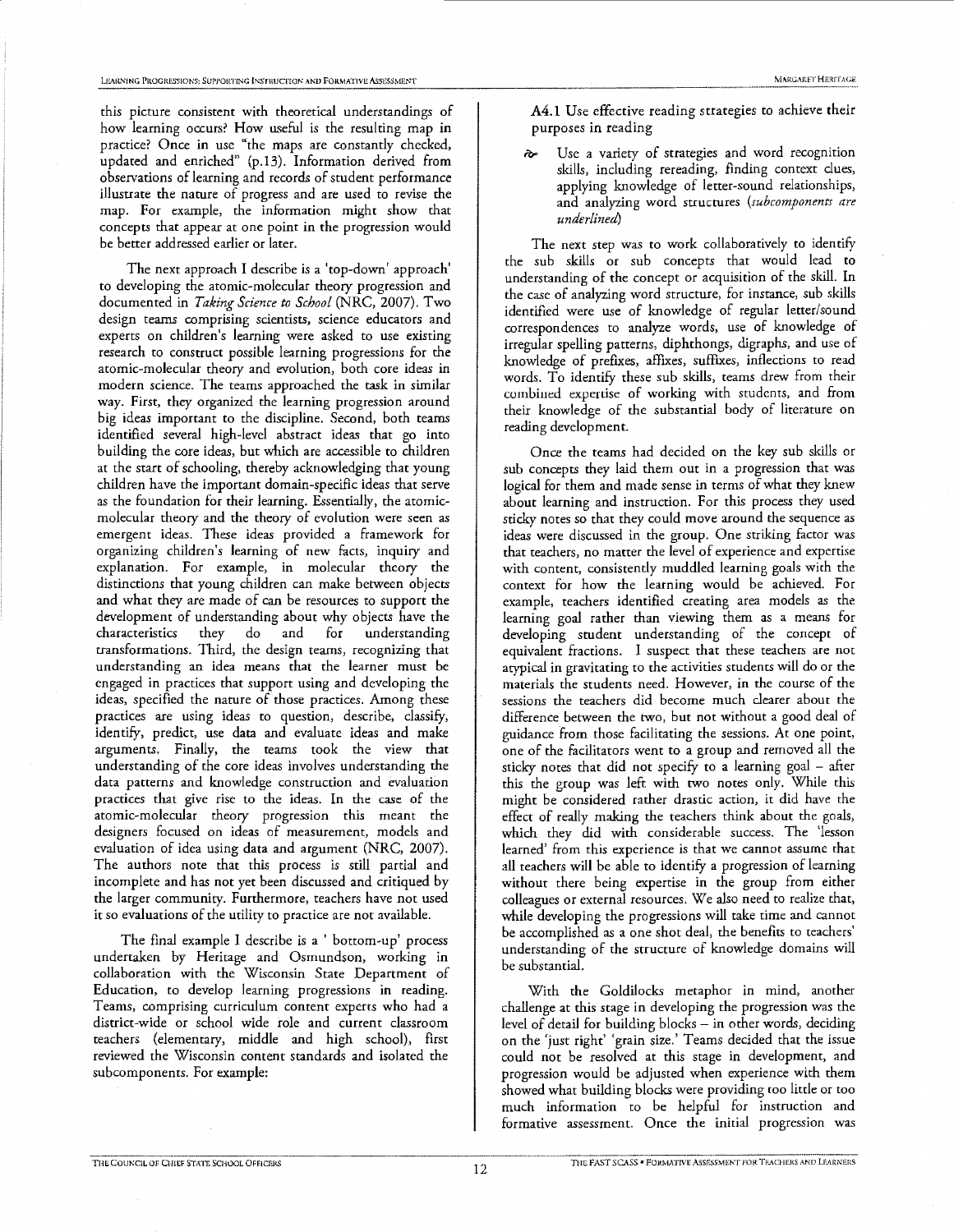completed the following questions prompted further discussion and planning:

- ~ Are the major building blocks (i.e., critical concepts/skills) in the learning progression addressed?
- ~ Are they linked in way that helps build understanding and skills?
- ~ Do other teachers agree with this description of the progression?
- ~ What is the research evidence for this progression of learning?

These questions could also be used for reviewing the progression at regular intervals when teachers have the benefit of implementation experience.

Although the process started with individual grade-level standards, the intention was to ultimately develop a K-12 progression. Standards may be the "benchmark" along the way, but teachers would have a multi-year trajectory of learning, rather than simply chunks of a progression for each standard.

Collaborating to develop the progressions forced participants to think deeply about learning, an undoubted benefit of the process. Even with an early iteration of the progression teachers were able to match instructional plans to the progression and identify ways in which they could formatively assess how learning was developing. The leader of one team, a district curriculum director, commented:

*"We have done backwards design planning in our district far many years but this process gave us the missing piece. Focusing on the important building blocks is what we needed. We can see what we need to teach and to assess.* "

A few words of caution about learning progressions are in order here. First learning progressions are not developmentally inevitable but are dependent on good instruction (NRC, 2007). As Herman (2006) notes "whether and how children are able to engage in particular learning performances and the sequence in which they are able to do so are very much dependent on previous opportunities to learn." (p.122). Therefore, a coordinated approach to teaching and assessing in a school is essential to effectively using learning progressions.

Second, the notion of a learning progression implies a linear sequence. While concepts and skills may have specific precursors, learning does not always take place in a linear trajectory. Stevens et al., (2007) define learning progressions, in relation to science specifically, as " strategic sequencing that promotes both branching out and forming connections between ideas related to a core scientific concept or big idea" (p.4). This idea is equally applicable to other domains. In reading the strands of phonological awareness, decoding skills, sight recognition of familiar words, background knowledge of the subject of the text, receptive and expressive vocabulary, knowledge of grammatical structures, inferential skills, and knowledge of different styles of discourse, including different genres (e.g., narrative, expository) are inter-related (Scarborough, 2001). In mathematics the strands of conceptual understanding, procedural fluency, strategic competence, adaptive reasoning and productive disposition do not advance independently but are interwoven and interdependent (NRC, 2001). In history the strands of chronological understanding, knowledge and understanding of events, people and changes in the past, historical interpretation, historical enquiry, and organization and communication are all inter-related (QCA, 2007). Perhaps conceiving of progressions as a braid of interconnected strands might be a useful way to show connections among ideas of discipline.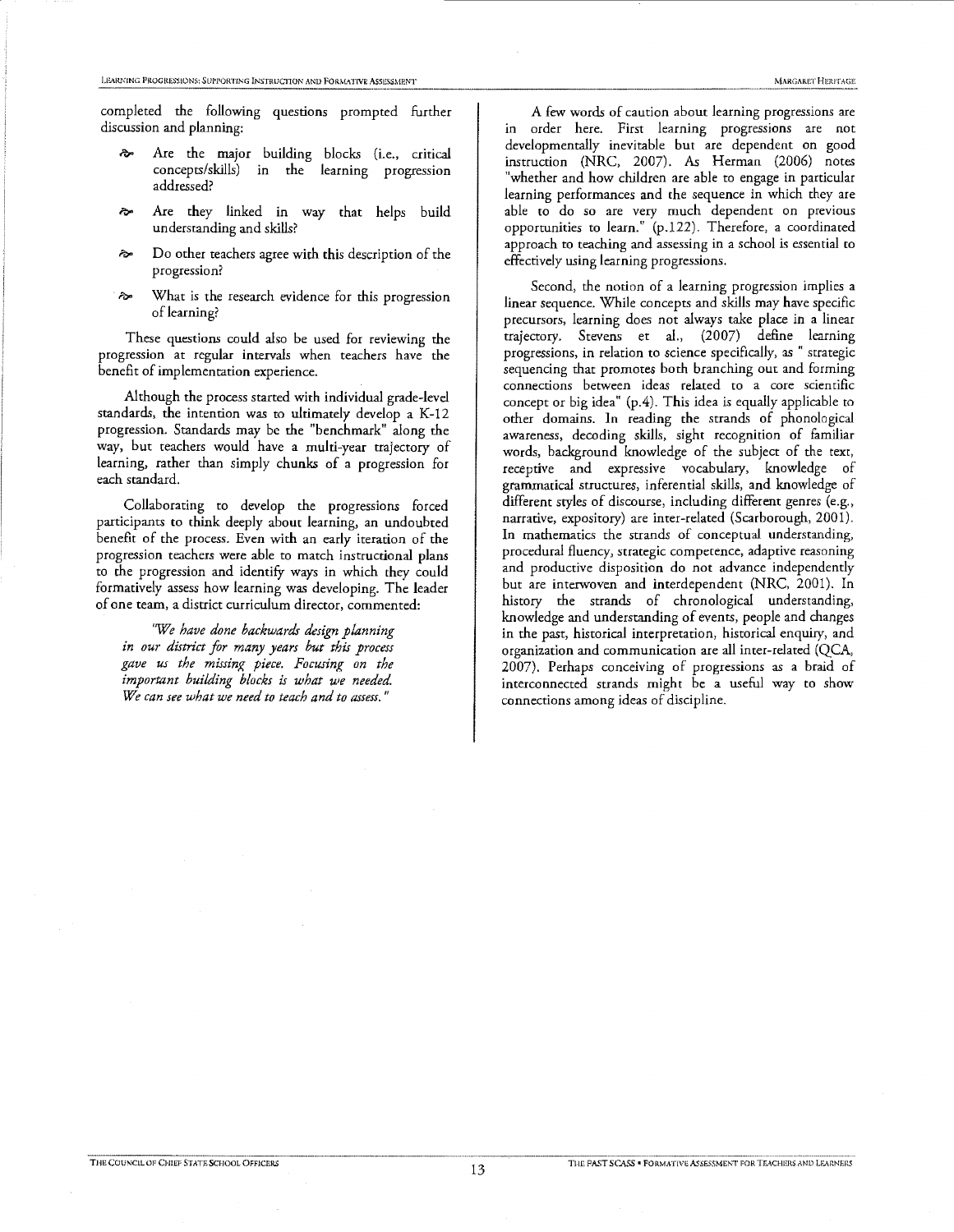# VI.

# WHAT NEXT?

In this paper I have taken the view that learning progressions provide an important foundation for instructional planning and for formative assessment. I have described some extant learning progressions and three processes for developing learning progressions. However, there is quite a row to hoe to successfully cultivate the development of learning progressions. To this end, I propose that three areas should be addressed: 1) re-thinking standards; 2) research on learning within domains; and 3) the preparation and development of teachers. In what follows  $\hat{I}$  discuss each of these in turn.

#### *Less is More*

A major obstacle to the creation of a learning progression representing a trajectory of development of increasing sophistication in understanding and skills inheres in the way that many state standards are conceived. Routinely, standards for each subject area provide teachers with a long list of what needs to be covered for each grade level, which in turn leads to a burgeoning and often disconnected curriculum that centers on coverage rather than on understanding core ideas of the domain from their least to most sophisticated manifestation over the K-12 period of schooling. Moreover, ideas are often given equal weight so that a core concept in a domain is not differentiated from a less significant skill in terms of its importance.

The Commission on Instructionally Supportive Assessment (2001) concluded that fewer, but more powerful standards would lead to increased coherence in curriculum and instruction, deeper learning for students and more valid assessment. If standards were rethought and centered on the key ideas and topics of a domain (in other words, more powerful standards), then not only would the curriculum be more manageable for teachers, but a clear progression of how these central ideas build on each other could be developed and provide the sequence of building blocks to guide curriculum planning and formative assessment. The National Council of Teachers of Mathematics Curriculum Focal Points (NCTM, 2006) represents a step in this direction of less is more? Intended as a framework to guide curricular expectations and assessment, the Focal Points specify the most important mathematical ideas for each grade level that a student needs to understand in-depth for future mathematics learning. It is not difficult to see how teachers could come together to construct coherent and connected learning progressions from these ideas with

sufficient detail to be used effectively for formative assessment.

In the spirit of the French maxim, plus can change, plus chest la meme chose (the more things change, the more things stay the same) it is interesting to note that nearly fifty years ago Jerome Bruner wrote about the role of structure in learning and how it could be made central to teaching: "the teaching and learning of structure, rather than the simple mastery of facts and techniques, is at the center of the classic problem of transfer. . .if learning is to render later learning easier, it must do so by providing a general picture in terms of which the relations between things encountered earlier and later are made as clear as possible" (Bruner, 1960:12). Had we taken this sage advice long ago, perhaps we would not be faced with the laundry list of standards and the mile wide inch deep curricula we have today. However, attention to the homily "better late than never" might serve us well.

#### *Research that Helps*

Ideally, learning progressions should be developed from a strong research base about the structure of knowledge in a discipline and about how learning occurs. Yet, the research base in many areas is not as robust as it might be. The authors of *KWSK* propose that to develop progressions, the necessary content expertise should be gathered together, and this expertise should be informed by research on how students learn in specific domains. To this end, they suggest "research centers could be charged with convening the appropriate experts to produce a synthesis of the best available scientific evidence of how students learn in particular domains of the curriculum" (NRC, 2001: 256). They also observe "findings from cognitive research cannot always be directly translated into classroom practice" (NRC, 2001 :258). Therefore, they conclude that research syntheses would need to be couched in ways that are useful for practitioners. However, until we have such syntheses, and indeed research that fills the gaps in existing knowledge about learning, educators and others involved in constructing learning progressions will have to draw as best they can from what research does exist. Perhaps what is really needed is for domain experts, researchers, content experts and experienced teachers to unite in a common effort to develop clear conceptions of learning. It is not difficult to imagine the benefits of pooling expertise and perspectives on how children learn to create progressions that make sense to both the research and practitioner communities. Once constructed, such progressions could be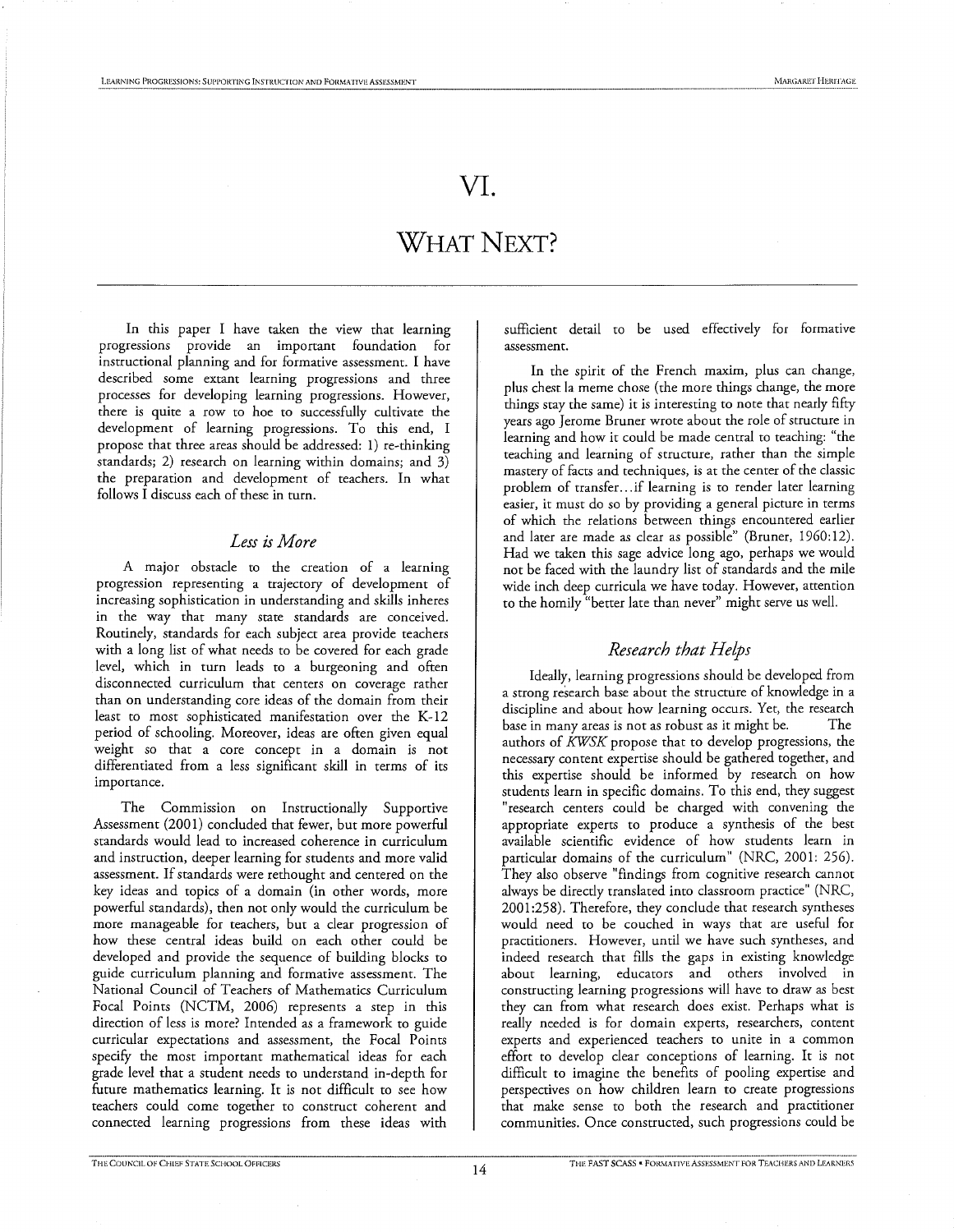empirically verified. As stated in *Taking Science to School,*  "ultimately, well-tested ideas about learning progressions could provide much needed guidance for both the design of instructional sequences and large-scale and classroom-based assessments" (NRC, 2007: 8-6).

### *Teacher Preparation and Development*

No reader of this paper can fail to be impressed by the extent of knowledge that teachers need to have to develop learning progressions and to use them effectively for formative assessment. If developing and using learning progressions is going to become a routine part of practice then teachers will have to have more support in their preparation and professional development programs than they do currently. Why is it that so many teachers have difficulty in separating a learning goal from the context through which it will be achieved? Surely before entering the profession they should know the difference. The fact that they don't speaks volumes about the nature of their preparation. Anecdotally, I can report that one of the newly credentialed teachers at the learning progression session in Wisconsin described earlier, lamented that his preparation courses had not included considering what a progression of learning might look like in a domain, or developing skills in formative assessment to analyze how learning was moving forward. We need to have teachers leaving their initial preparation programs knowing more than they do about learning.

Similarly, too many professional development programs fall into the category of 'tips for teachers' rather than extending knowledge about learning develops in a domain that can be applied and enriched as teachers acquire experience teaching. The emphasis in recent years across the country on early literacy to make sure children are

competent readers by the end of third grade, combined with the strong research base in this area, has resulted in significant increases in teachers' knowledge of how early reading develops. More sustained efforts of this kind in later reading and other content areas would go a long way to shoring up teachers' knowledge base.

At the risk of running into a 'chicken and egg' problem, it seems to me that better preparation and professional development about the structure of learning, in combination with opportunities for teachers to come together with others (e.g., content experts, researchers) to develop learning progressions, could enhance both teacher knowledge and the learning progressions themselves.

Realizing learning progressions in all domains is no small task. Ultimately, it is an undertaking that will have to involve the combined effort of researchers, teacher educators, administrators at the state, district and school levels, teachers, and policy makers. However given what we know about the benefits of formative assessment to students learning and the importance of learning progressions to the practice of formative assessment, we need to act now. We cannot wait for the research community to catch up, for standards to be rethought, and for teacher preparation and professional development programs to be changed. At the very least, support, encouragement and guidance need to be provided to districts, schools and teachers about the necessity of professional groups coming together to map out what a reasonable and effective progression of learning in a domain might look like. Of course, this represents a considerable investment in time and resources. But the potential benefits to teacher understanding of how learning progresses in a domain, how ideas within the domain are inter-related, and how instructional planning and formative assessment can be mapped onto the progression are surely worth the investment. Our students deserve no less.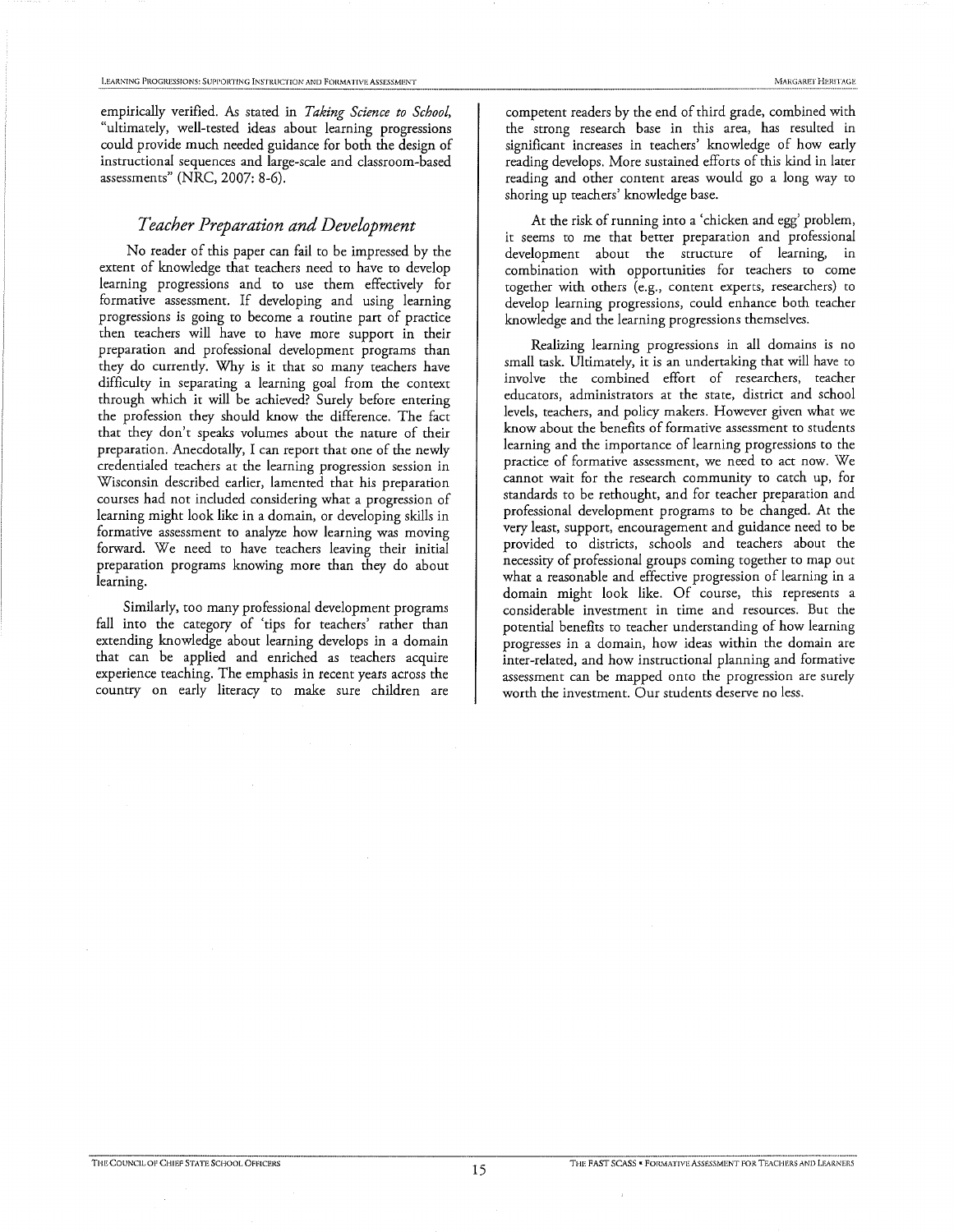## **REFERENCES**

- Alonzo, A. C. & Gearhart, M. (2006). Considering learning progressions from a classroom assessment perspective. Measurement: Interdisciplinary Research and Perspectives. Vol. 4 (1&2) Mahwah, NJ: Lawrence Erlbaum. 99-108
- Bangert-Drowns, R. L. (1993). The word processor as an instructional tool: A meta-analysis of word processing in writing instruction. *Review of Educational Research, 63(1),* 69-93.
- Bailey, A.L. & Heritage, M. (2008). *Formative Assessment for Literacy, Grades K-6: Building Reading and Academic Language Skills Across the Curriculum.* Thousand Oaks, CA: Sage/Corwin Press.
- Black, P. & Wiliam, D. (2004). The formative purpose: Assessment must first promote learning. In M . Wilson (ed.), *Towards Coherence Between Classroom Assessment and Accountability. 103'd Yearbook of the N ational Society for the Study of Education, Part 2.* Chicago, IL: National Society for the Study of Education. 20-50.
- Brookhart, S. M. (2007). Expanding views about formative classroom assessment: A review of the literature. In J. H. McMillan (Ed.), *Formative classroom assessment: Research, theory and practice.* New York, NY: Teachers College Press.
- Bruner, J. (1960). *The Process of Education.* Cambridge, MA: Harvard University Press.
- Butler, R. (1986). Effects of no feedback, task-related comments, and grades on intrinsic motivation and performance. *journal of educational psychology, 78(3),* 210-16.
- Clarke, S. (2005). *Formative assessment in the secondary classroom.* London, UK: Hodder Murray.
- Commission on Instructionally Supportive Assessment. (2001). *Building texts to support instruction and accountability and accountability* (W. J. Popham, Chair).
- Washington, DC: National Education Association. Retrieved August 7, 2007 from http://www.nea.org
- Curriculum Corporation. (1994). Mathematics proflle for Australian schools, Carlton: curriculum corporation. In Masters, G., & Forster, M. (1997). Developmental assessment. Victoria, AU: *The Australian Council for Educational Research Ltd. 26, 40, 56, 10* & *86.*
- DiRanna, K. & Topps, J. (2005). What's the big idea? San Francisco: K-12Alliance/ WestEd.
- DiRanna, K., Osterfleld, M., Cerwin, K., Topps, J.,& Tucker, D. (1995). *Facilitator's guide to science assessment.* California Department of Education; California Science Implementations Network; California Science Project; Scope. Sequence, and Coordination Project; and Santa Barbara County Office of Education Region 8.
- Forster, M. & Masters, G. (2004). Bridging the Conceptual Gap between Classroom Assessment and System Accountability. In M. Wilson (ed.), *Towards Coherence*
- *Between Classroom Assessment and Accountability. 103'd Yearbook of the National Society for the Study of Education, Part 2.* Chicago, IL: National Society for the Study of Education. 51-73.
- Heritage, H.M., Kim, J. & Vendlinski, T. (2008). Measuring teachers' mathematical knowledge for teaching (CSE Technical Report. in preparation). Los Angeles, CA: Center for the Study of Evaluation and National Center for Research on Evaluation, Standards, and Student Testing.
- Herman, J.L. (2006). Challenges in Integrating Standards and Assessment with Student Learning. *Measurement: Interdisciplinary*  research and perspectives, 4(1&2) Mahwah, NJ: Lawrence Erlbaum. 119 -124.
- Gillet, J. W. & Temple, C. (2000). *Understanding reading problems: Assessment and instruction, 5<sup>th</sup> ed. New York, NY: Longman.*
- Kalchman, M. & Koedinger, K. R. (2005). Teaching and learning functions. In National Research Council (Ed.), How Students Learn. Washington, D. C.: National Academies Press. 351- 393.
- Lee, P., & Ashby, R. (2001). Progression in historical understanding among students ages 7-14. In P. Stearns, P. Seixas, & S. Wineburg (Eds.), *Knowing, teaching and learning history: National and international perspectives. New York, NY:* University Press.
- Leahy, S., Lyon, C., Thompson, M., & Wiliam, DC (2005). Classroom assessment:minute by minute, day by day. *Educational leadership. 63 (3),* 18-26.
- Kluger, A. N. (1996). The effects of feedback interventions on performance: A historical review, a meta-analysis, and a preliminary feedback intervention theory. *Psychological bulletin, 119(2),* 254-284.
- McTighe, G. & Wiggins, J. (1998). *Understanding by design.* Alexandria, VA: Association for Supervision and Curriculum Development.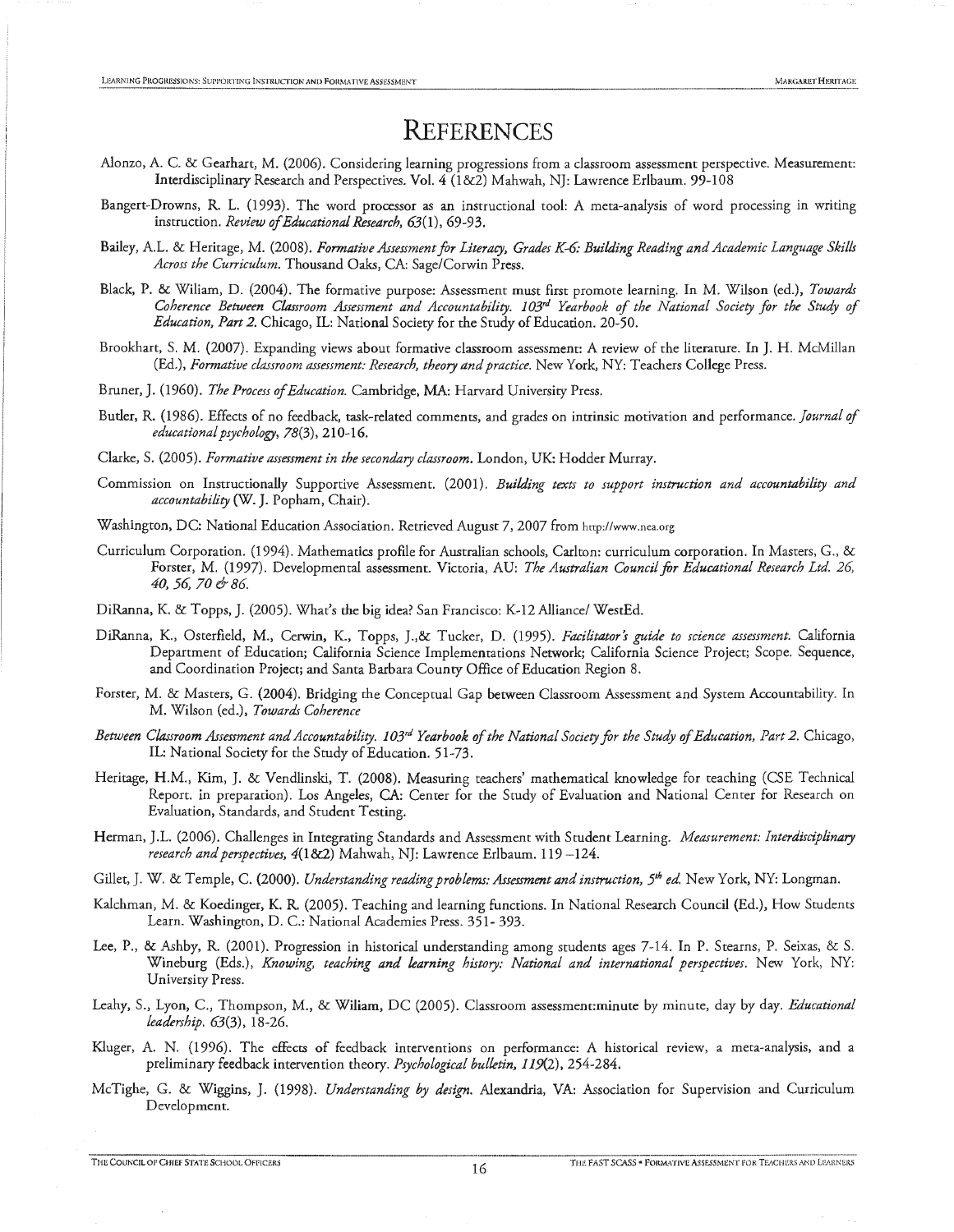National Council of Teachers of Mathematics. (2006). *Curriculum Focal Points to Focus Math Curricula.* Retrieved from: http://www.nctm.org/news/releases/2006\_09ctp.htm.

National Research Council. (2000). *How people learn: Brain, mind, experience, and school.* J. D. Bransford, A. L. Brown, & R.R. Cocking (Eds.j. Committee on Developments in the Science and Learning and Committee on Learning Research and Educational Practice, Commission on Behavioral and Social Sciences and Education. Washington, DC: National Academy Press.

- National Research Council. (2001b). *Adding it up: Helping children learn mathematics.* J. Kilpatrick, J. Swafford, & B. Findell (Eds.). Mathematics Learning Study Committee, Center for Education, Division of Behavioral and Social Sciences and Education. Washington, DC: National Academies Press.
- National Research Council. (2001). *Knowing what students know: The science and design of educational assessment.* J. Pellegrino, N. Chudowsky, & R Glaser (Eds.). Committee on the Foundations of Assessment. Washington, DC: National Academies Press.
- National Research Council. (2005). *How students learn: history, mathematics, and science in the classroom.* Committee on How People Learn, A Targeted Report for Tea M. S.Donovan & J.D. Bransford (Eds.).Washington, DC: The National Academies Press
- Organisation for Economic Co-operation and Development; Centre for Educational Research and Innovation. (2005). *Formative assessment: Improving learning in secondary classroom.* Paris, France: OECD
- Pintrich, P. R. (1990). Motivational and self-regulated learning components of classroom academic performance. *Journal of educational psychology, 82(1),* 33-40 ..
- Popham, J. W. (April 2007). The lowdown on learning progressions. *Educational Leadership, 64(7),* 83-84.
- Qualifications and Curriculum Authority. (2007). Attainment Targets for History. Retrieved July 5<sup>th</sup>, 2007 from https://www.gov.uk/government/organisations/qualifications-and-curriculum-authority
- Sadler, D. R. (1989). Formative assessment: Revisiting the territory. *Assessment in Education: Principles, policy, and practice,* 5(1), 77-84.
- Scarborough, H. (2001). Connecting early language and literacy to later reading (dis)abilities: evidence, theory and practice. In S. B. Neuman & D. K. Dickinson (Eds.), *Handbook of early literacy research.* New York, NY: Guilford Press.
- Schmidt, W, Houang, R. & Cogan, L. (2002, Summer). A coherent curriculum: The case for mathematics. *American Education.*  Retrieved on October 2, 2007 from http://www.asdn.org/resources\_docs/coherentcurr.pdf
- Schmidt, W. H., McKnight, C. C., & Raizen, S.A. (1997). *A spirited vision: An investigation of U.S. science and mathematics education.* Dordrecht, The Netherlands: Kluwer. 1.
- Shavelson, R., Stanford Educational Assessment Laboratory (SEAL), and Curriculum Research & Development Group (CRDG). (2005). Embedding assessments in the FAST curriculum: The romance between curriculum and assessment. Final Report.
- Shepard, L.A. (2004) Curricular coherence in assessment design. In M. Wilson (ed.), Towards Coherence Between Classroom Assessment and Accountability. 103'd Yearbook of the National Society for the Study of Education, Part 2. Chicago, IL: National Society for the Study of Education. 239-249.
- Shepard, L.A. (2007). Will commercialism enable or destroy formative assessment? In C. A. Dwyer (Ed.), *The future of assessment: shaping teaching and learning.* Mahwah, NJ: Lawrence Erlbaum Associates.
- Smith, C., Wiser, M., Anderson, C., and Krajcik, J. (2006). Implications of research on children's learning for standards and assessment: A proposed learning progression for matter and atomic-molecular theory . *. Measurement, 14* (1&2), 1-98.
- Stern, L, R. & Roseman, J.E. (2004). Can middle-school science textbooks help students learn important ideas? Findings from Project 2061 's curriculum evaluation study: Life science. *Journal of Research in Science Teaching, 41* (6). 538-568.
- Stevens, S., Shin, N., Delgado, C., Krajcik, J., & Pellegrino, J. (2002). Using learning progressions to inform curriculum, instruction and assessment design. Retrieved on October 2, 2007 from http://hice.org/presentations/documents/Shawn\_etal\_NARST\_07.pdf
- Wiliam, D. (2007). Content *then* process: teacher learning communities in the service of formative assessment. In D.B. Reeves (Ed.), *Ahead of the curve: the power of assessment to transform teaching and learning.* Bloomington, IN: Solution Tree
- Wilson, M. & Draney, D. (2004). Some Links Between Large-Scale and Classroom Assessments: The case of the BEAR Assessment System In M. Wilson (ed.), Towards Coherence Between Classroom Assessment and Accountability. 103'd Yearbook of the National Society for the Study of Education, Part 2. Chicago, IL: National Society for the Study of Education. 20-50.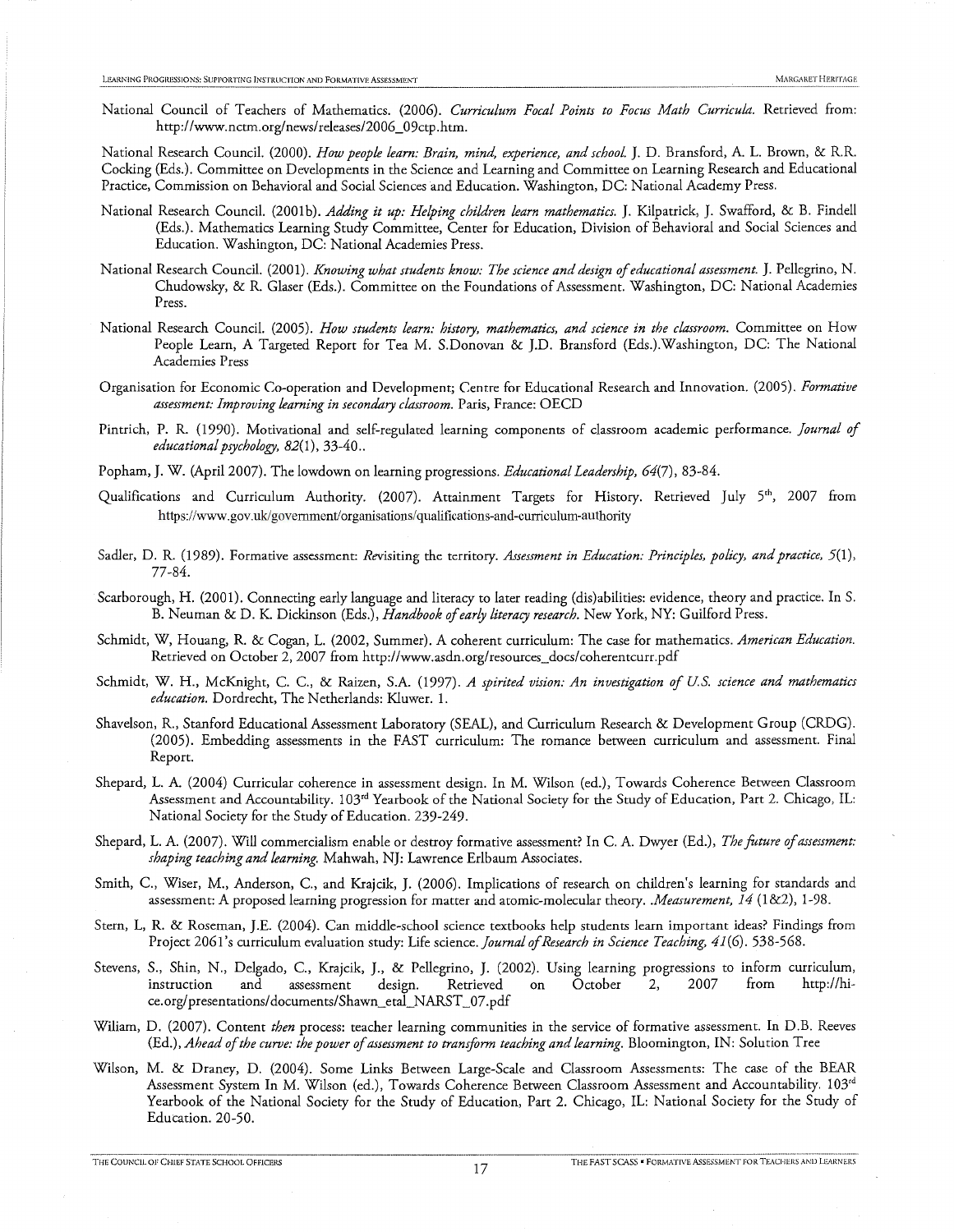# APPENDIX

## Examples of Learning Progressions

4

3

2

1

## *A Counting and Ordering Progress Map*

*(Australian mathematics profile)* 

From Curriculum Corporation. (1994). *Mathematics Profile for Australian Schools.* Carlton: Curriculum Corporation. In Masters, G., & Forster, M. (1997). *Developmental Assessment.* Victoria, AU: The Australian Council for Educational Research Ltd.

| 5 | Uses unitary ratios of the form 1 art to X parts<br>(The ratio of cordial to water was 1 to 4)<br>Understands that common fractions are used to describe ratios of parts to whole<br>(2 in 5 students ride to school. In school of 550, 220 ride bikes)<br>Uses percentages to make straightforward comparisons<br>$(26$ balls from 50 tries is 52%; 24 from 40 tries is 60%, so that is better)<br>Uses common equivalences between decimals, fractions and percentages<br>('One-third off is better than 30% discount')<br>Uses whole number powers and square roots in describing things<br>(finds length of side of square of area 225 sq cm as square root of 225) |
|---|-------------------------------------------------------------------------------------------------------------------------------------------------------------------------------------------------------------------------------------------------------------------------------------------------------------------------------------------------------------------------------------------------------------------------------------------------------------------------------------------------------------------------------------------------------------------------------------------------------------------------------------------------------------------------|
| 4 | Counts in decimal fraction amounts ( $0.3, 0.6, 0.9, 1.2, $ )<br>Compares and orders decimal fractions<br>(orders given weight data for babies to two decimal places)<br>Uses place value to explain the order of decimal fractions<br>(which library book comes first 65.6 or 65.126? why?)<br>Reads scales calibrated in multiples of ten<br>(reads 3.97 on a tape measure marked in hundredths, labeled in tenths)<br>Uses the symbols $=$ , $\lt$ and $>$ to order numbers and make comparisons<br>$(6.75 < 6.9; 5 \times $6 > 5 \times $5.95)$<br>Compares and orders fractions (one-quarter is less than three-eights)                                            |
| 3 | Counts in common fractional amounts<br>('two and one-third, two and two-thirds, three, three and one-third')<br>Uses decimal notation to two places<br>(uses 1.25m for m 25cm; \$3.05 for three \$1 coins and one 5c coin; 1.75kg for 1750g)<br>Regroups money to fewest possible notes and coins<br>$(11x $5 + 17x $2 + 8x $1$ regrouped as $1x $50 + 2x $20 + $5 + $2)$<br>Uses materials and diagrams to represent fractional amounts<br>(folds tape into five equal parts, shades 3 parts to show 3/5)<br>Expresses generalizations about fractional numbers symbolically<br>('1 quarter = 2 eighths' and '1/4 = 2/8')                                              |
| 2 | Counts forwards and backwards from any whole number, including skip counting in 2s,<br>3s. and 10s<br>Uses place value to distinguish and order whole numbers<br>(writes four ten dollar notes and three one dollar coins as \$43)<br>Estimates the size of a collection<br>(up to about 20)<br>Uses fractional language (one-half, third, quarter, fifth, tenth) appropriately in describing<br>and comparing things<br>Shows and compares unit fractions<br>(finds a third of a cup of sugar)<br>Describes and records simple fractional equivalents<br>('The left over half pizza was as much as two quarters put together')                                         |
| 1 | Counts collections of objects to answer the question 'How many are there?'<br>Makes or draws collections of a given size<br>(responds correctly to `Give me 6 bears')<br>Makes sensible estimates of the size of small collections up to 10<br>(for 7 buttons, 2 or 15 would not be a sensible estimate, but 5 would be)<br>Skip counts in 2s or 3s using a number line, hundred chart, or mental counting<br>(2, 4, 6)<br>Uses numbers to decide which is bigger, smaller, same size<br>(if he has 7 mice at home and I have 5, then he has more)<br>Uses the terms first, second, third ('I finished my lunch second')                                                |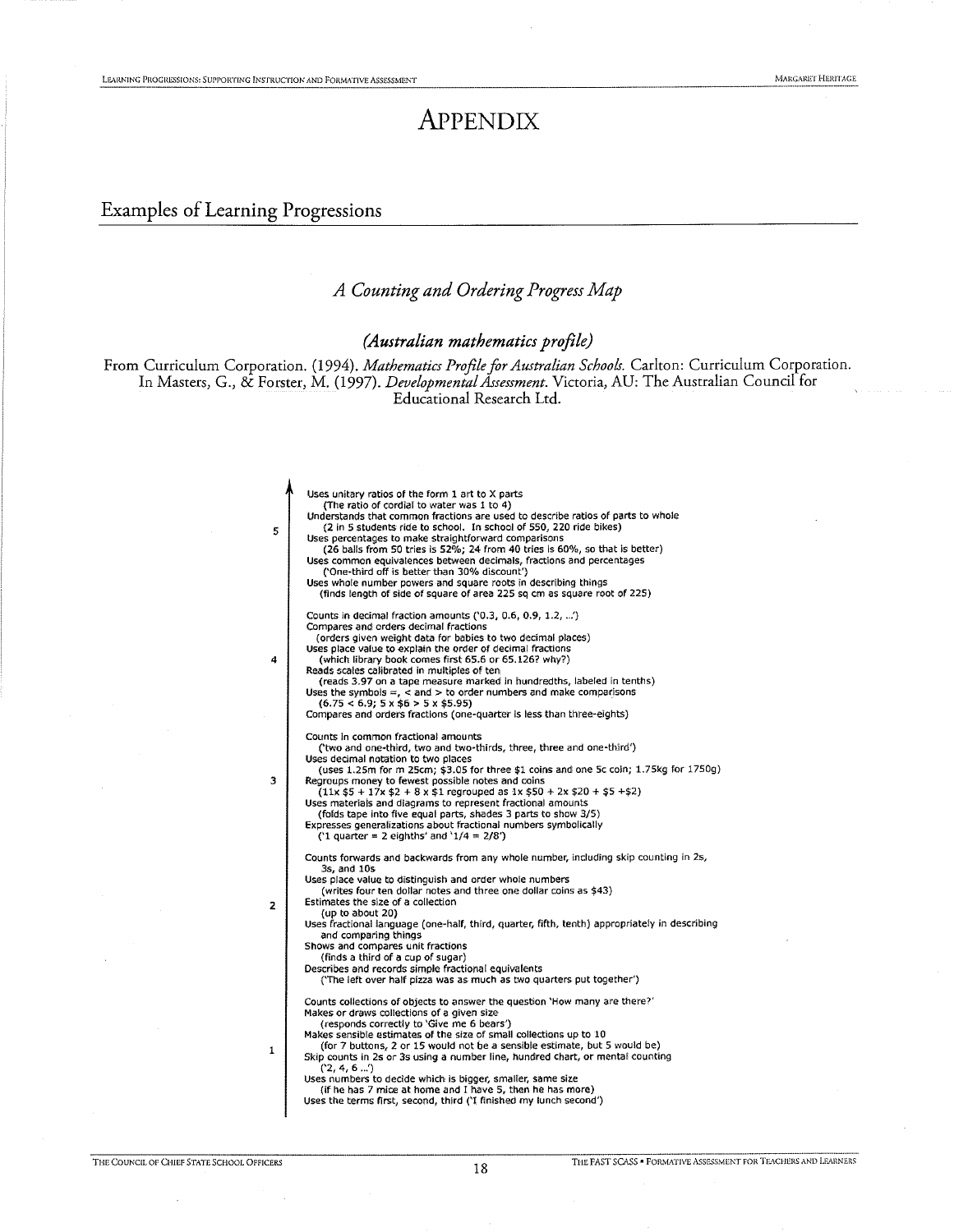### *A Progression of Attainment in History*

#### *{U.K National Curriculum}*

From Qualifications and Curriculum Authority. (2007). Attainment Targets for History. Retrieved July 5<sup>th</sup>, 2007 from http://www.nc.uk.net/webdav/harmonise?Page/@id=6001&Session/@id=D\_rDeVtq54ioMIzavOn88E&POS[@stateId\_eq\_main]  $\alpha$ id=3276&POS[@stateId eq\_at]/@id=3251

#### Level 1

Pupils recognize the distinction between present and past in their own and other people's lives. They show their emerging sense of chronology by placing a few events and objects in order, and by using everyday terms about the passing of time. They know and recount episodes from stories about the past. They find answers to some simple questions about the past from sources of information.

#### Level 2

Pupils show their developing sense of chronology by using terms concerned with the passing of time, by placing events and objects in order, and by recognizing that their own lives are different from the lives of people in the past. They show knowledge and understanding of aspects of the past beyond living memory, and of some of the main events and people they have studied. They are beginning to recognize that there are reasons why people in the past acted as they did. They are beginning to identify some of the different ways in which the past is represented. They observe or handle sources of information to answer questions about the past on the basis of simple observations.

#### Level 3

Pupils show their developing understanding of chronology by their realization that the past can be divided into different periods of time, their recognition of some of the similarities and differences between these periods, and their use of dates and terms. They show knowledge and understanding of some of the main events, people and changes studied. They are beginning to give a few reasons for, and results of, the main events and changes. They identify some of the different ways in which the past is represented. They use sources of information in ways that go beyond simple observations to answer questions about the past.

#### Level 4

Pupils show factual knowledge and understanding of aspects of the history of Britain and the wider world. They use this to describe characteristic features of past societies and periods, and to identify changes within and across different periods. They describe some of the main events, people and changes. They give some reasons for, and results of, the main events and changes. They show some understanding that aspects of the past have been represented and interpreted in different ways. They are beginning to select and combine information from different sources. They are beginning to produce structured work, making appropriate use of dates and terms.

#### Level 5

Pupils show increasing depth of factual knowledge and understanding of aspects of the history of Britain and the wider world. They use this to describe features of past societies and periods and to begin to make links between them. They describe events, people and changes. They describe and make links between events and changes and give reasons for, and results of, these events and changes. They know that some events, people and changes have been interpreted in different ways and suggest possible reasons for this. Using their knowledge and understanding, pupils are beginning to evaluate sources of information and identify those that are useful for particular tasks. They select and organise information to produce structured work, making appropriate use of dates and terms.

#### Level 6

Pupils use their factual knowledge and understanding of the history of Britain and the wider world to describe past societies and periods, and to make links between features within and across different periods. They examine and explain the reasons for, and results of, events and changes. Pupils describe, and begin to analyze, why there are different historical interpretations of events, people and changes. Using their knowledge and understanding, they identify and evaluate sources of information, which they use critically to reach and support conclusions. They select, organize and deploy relevant information to produce structured work, making appropriate use of dates and terms.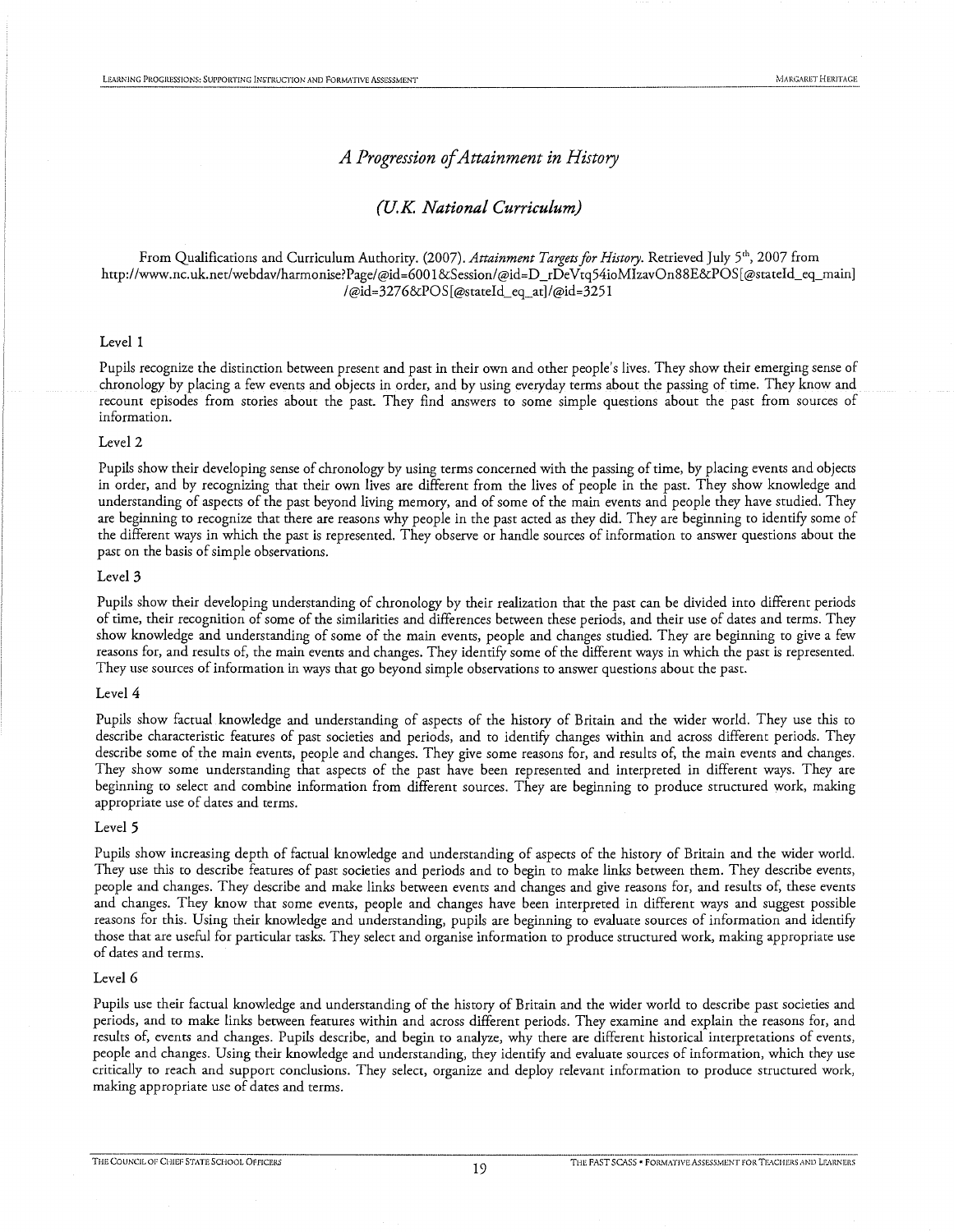# LF.ARNJNG PROGRESSIONS: SUPPORTING INSTRUCTION AND FOR/l.'lATIVEASSE.SS.\·1EN'J' MARGARET HE!U'l'AGE ... -·----····------.... ·-·-------------

#### Level 7

Pupils make links between their factual knowledge and understanding of the history of Britain and the wider world. They use these links to analyze relationships between features of a particular period or society, and to analyze reasons for, and results of, events and changes. They explain how and why different historical interpretations have been produced. Pupils show some independence in following lines of enquiry, using their knowledge and understanding to identify, evaluate and use sources of information critically. They sometimes reach substantiated conclusions independently. They select, organize and use relevant information to produce well-structured narratives, descriptions and explanations, making appropriate use of dates and terms.

#### Level 8

Pupils use their factual knowledge and understanding of the history of Britain and the wider world to analyze the relationships between events, people and changes, and between the features of different past societies and cultures. Their explanations of reasons for, and results of, events and changes are set in a wider historical context. They analyze and explain different historical interpretations and are beginning to evaluate them. Drawing on their historical knowledge and understanding, they use sources of information critically, carry out historical enquiries, and reach substantiated conclusions independently. They select, organize and deploy relevant information to produce consistently well-structured narratives, descriptions and explanations, making appropriate use of dates and terms.

#### Exceptional performance

Pupils use their extensive and detailed factual knowledge and understanding of the history of Britain and the wider world to analyze relationships between a wide range of events, people, ideas and changes and between the features of different past societies and cultures. Their explanations and analyses of reasons for, and results of, events and changes, are well substantiated and set in their wider historical context. They analyze links between events and developments that took place in different countries and in different periods. They make balanced judgments based on their understanding of the historical context about the value of different interpretations of historical events and developments. Drawing on their historical knowledge and understanding, they use sources of information critically, carry out historical enquiries, develop, maintain and support an argument and reach and sustain substantiated and balanced conclusions independently. They select, organize and deploy a wide range of relevant information to produce consistently well-structured narratives, descriptions and explanations, making appropriate use of dates and terms.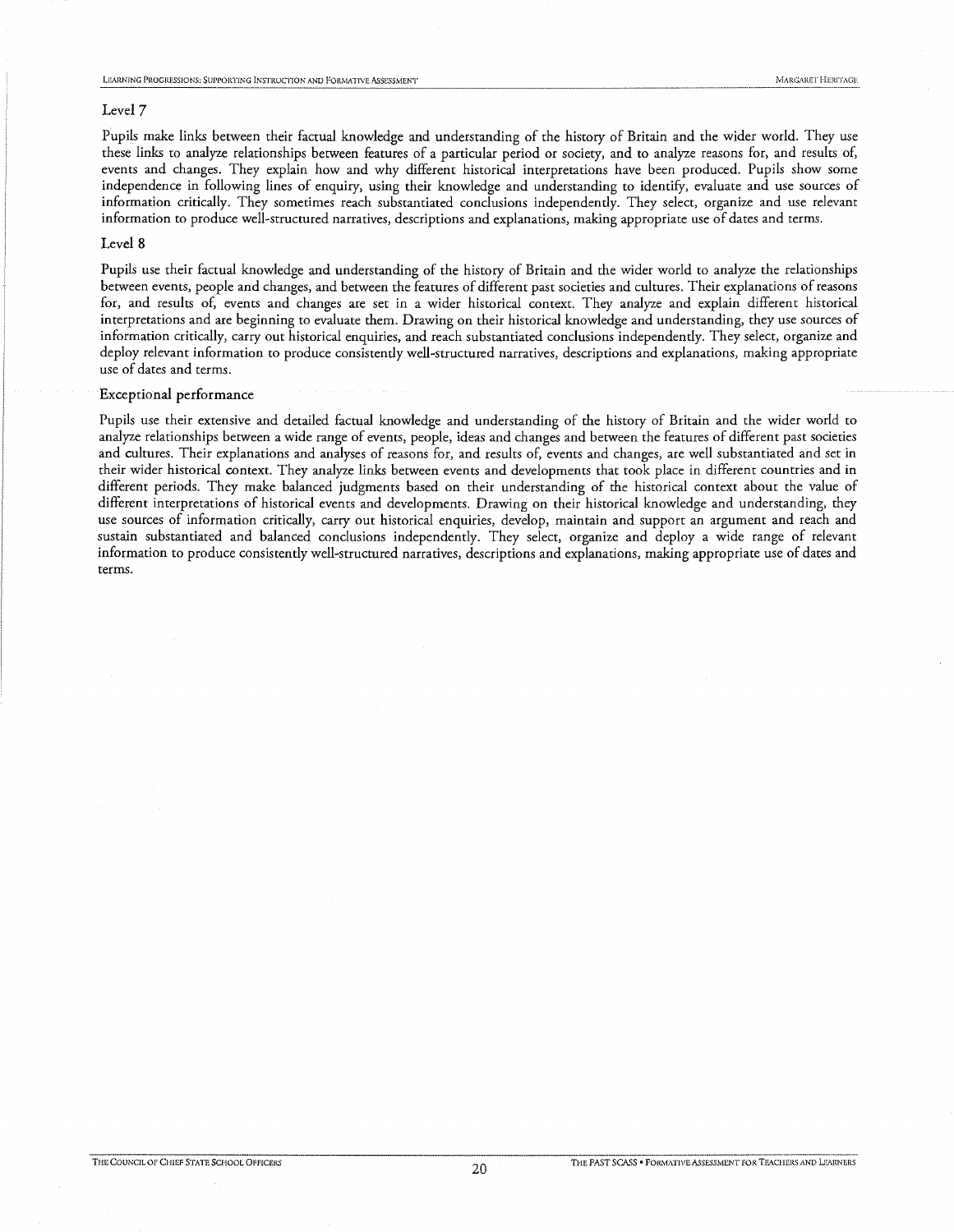### *Stages of Listening Comprehension and Speaking Skills*

*From Bailey, A.L.,* & *Heritage, M (2008) Formative Assessment for Literacy, Grades K-6: Building Reading and Academic Language Skills Across the Curriculum. Sage/Corwin Press: Thousand Oaks, CA.* 

Stage 1

### *Listening Comprehension*

#### Word Level:

- Comprehend a range of frequently used words (e.g., common vocabulary in the domains of Social Language [SL] and School Navigational Language [SNLJ)
- Identify and intentionally add a small number of new words to broaden receptive vocabulary in the areas of mortar words and Curriculum Content Language (CCL) (by adding new words) and deepen the lexicon (by adding new meanings and nuances to *known* words)

#### Sentence Level:

- Use word order conventions to make meaning of syntactically simple sentences (e.g., subject +verb+ object = declarative statement; verb + subject + object = question form; verb + object = imperative form).
- Use high frequency inflectional morphology (plural *+s)* to make meaning of syntactically simple sentences

#### Discourse Level:

- Begin to build spoken language genre knowledge (organization of language and ideas) by interpreting the meanings of a range of oral discourse contexts (conversations with a peer, short teacher monologues, simple one-step instructions/directions)
- Begin to build printed language genre knowledge by acquiring story grammar knowledge and interpreting the meanings of a range of short, simple texts read aloud by the teacher (storybooks, simple expository texts, poetry, puns)
- Comprehend frequently used idioms, cliches and expressions used in the classroom (e.g., *Once upon a time, The End, Are you sitting nicely?)*

#### Prior/content Knowledge:

• Begin to connect new information heard to that already learned so that general background and content knowledge grow in both depth and breadth

### *Speaking Skills*

#### Word Level:

- Produce frequently used words (e.g., common vocabulary in the domains of Social Language [SL] and School Navigational Language [SNL])
- Identify and intentionally use a small number of new words to broaden expressive vocabulary in the areas of common mortar words and simple Curriculum Content Language (CCL) (by using new words) and deepen the lexicon (by using the new meanings and nuances of *known* words)

#### Sentence Level:

- Produce syntactically simple sentences
- Use high frequency inflectional morphology to produce syntactically simple sentences

Discourse Level:

• Begin to display spoken language genre knowledge by producing discourse on familiar topics in a small range of frequently occurring contexts (short conversations with a peer, short responses to teacher requests, simple requests for clarification of teacher directions)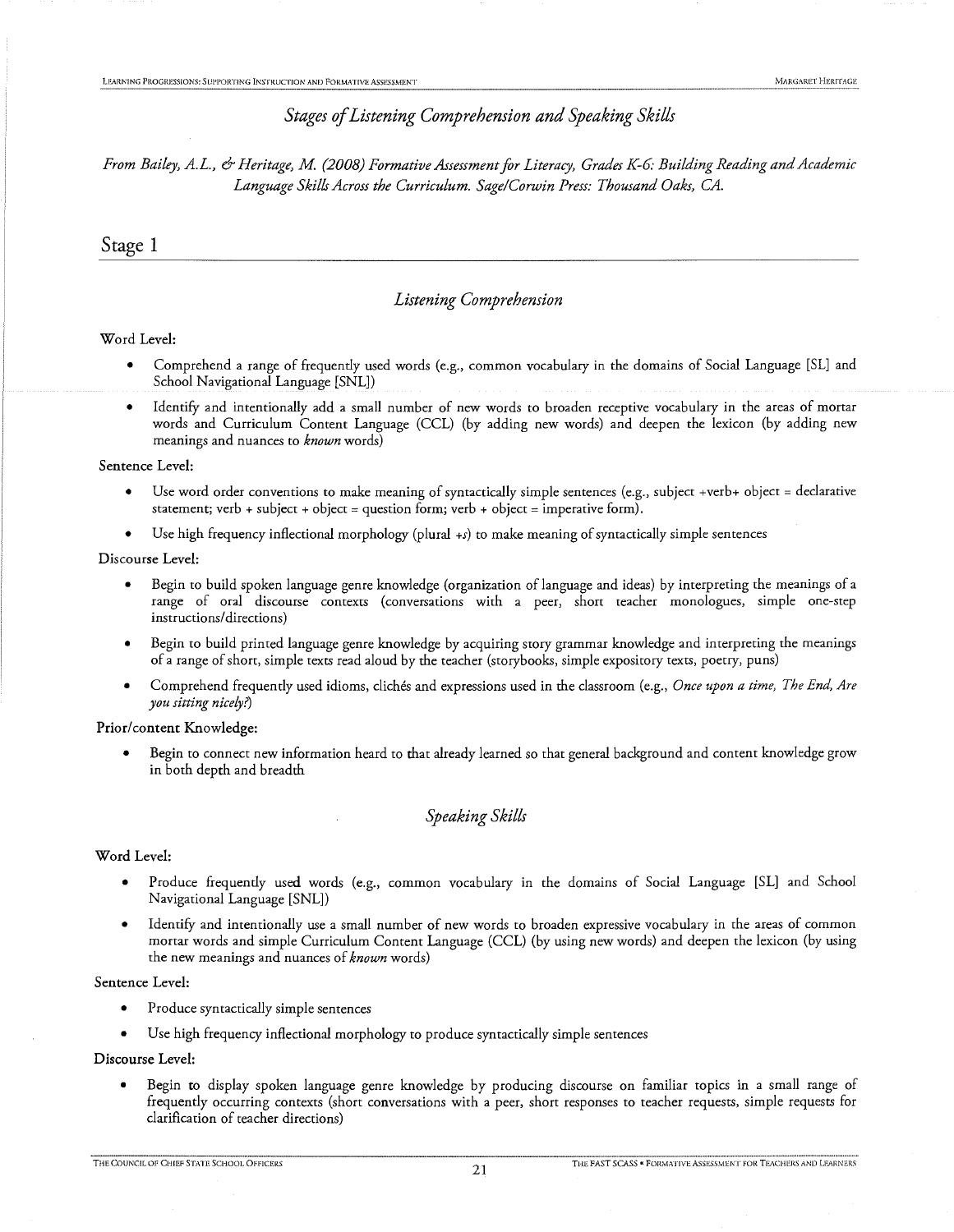#### LEARNING PROGRES\$101\S: SUPPORTING INSTRUCTION AND FORMATIVE ASSESSt.·1ENT \_\_\_ lV1ARG.'\RET HEllrl'AGE , \_\_\_ ,,,,\_,\_,,\_,, .. ,\_ .... ,

- Produce frequently used idioms, cliches and expressions found in the classroom, often learned in chunks or unanalyzed strings (e.g., *Once upon a time, Mayago [=May+ I+ go] to recess?)*
- Use language in service of common social functions *(express needs, command}* and simple/common academic language functions (*describe*, *label*)

### Stage 2

### *Listening Comprehension*

#### Word Level:

- Comprehend a broader range of frequently used words (e.g., common vocabulary in the domains of SL and SNL)
- Identify and intentionally add an increasingly large number of new words to broaden receptive vocabulary in the areas of mortar words and CCL (by adding new words including the academic synonyms of more commonly used words [e.g., *feline* for *cat]),* synonyms to provide more precision or information [e.g., *replied* and *asked* for *said]* and continue to deepen the lexicon (by adding new meanings, shades of meaning [e.g., *anger* vs. *furious]* and nuances to *known* words)
- Begin to use word analysis skills to aid in comprehension (e.g., use high frequency derivational morphology (e.g., adjective *+ness* = noun) to identify parts of speech or understand new meanings *(un* + adjective and *un* + verb = opposite in meaning to root word)

#### Sentence Level:

- Expand repertoire of recognizable sentence structures to include frequently used complex syntax (e.g., relative clauses)
- Use less common inflectional morphology to make meaning of syntactically complex sentences (e.g., participial modifiers [verb + *ing]* such as *The boys running were late for their class)*

#### Discourse Level:

- Continue to build spoken language genre knowledge (organization of language and ideas) by interpreting the meanings of a broader range of oral discourse contexts (dialogues between two peers, longer teacher monologues, two- and threestep instructions/ directions)
- Continue to build printed language genre knowledge by interpreting the meanings of broader range of simple texts read aloud by the teacher (storybooks, simple expository texts, poetry, puns)
- Comprehend frequently used idioms, cliches and expressions used in the classroom (e.g., *Give it your best, The more the better)*

#### Prior/content Knowledge:

• Continue to connect larger amounts of new information heard to that already learned so that general background and content knowledge grow in both depth and breadth

### *Speaking Skills*

#### Word Level:

- Produce a broader range of frequently used words (e.g., common vocabulary in the domains of SL and SNL)
- Identify and intentionally use an increasingly larger number of new words to broaden expressive vocabulary in the areas of mortar words and simple CCL (by using new words) and continue to deepen the lexicon (by using the new meanings and nuances of *known* words)
- Make new words of differing parts of speech from known words using derivational morphology

#### Sentence Level:

- Produce greater variety of grammatical structures (e.g., inclusion of adjectival and prepositional phrases)
- Use less common inflectional morphology to produce syntactically more complex sentences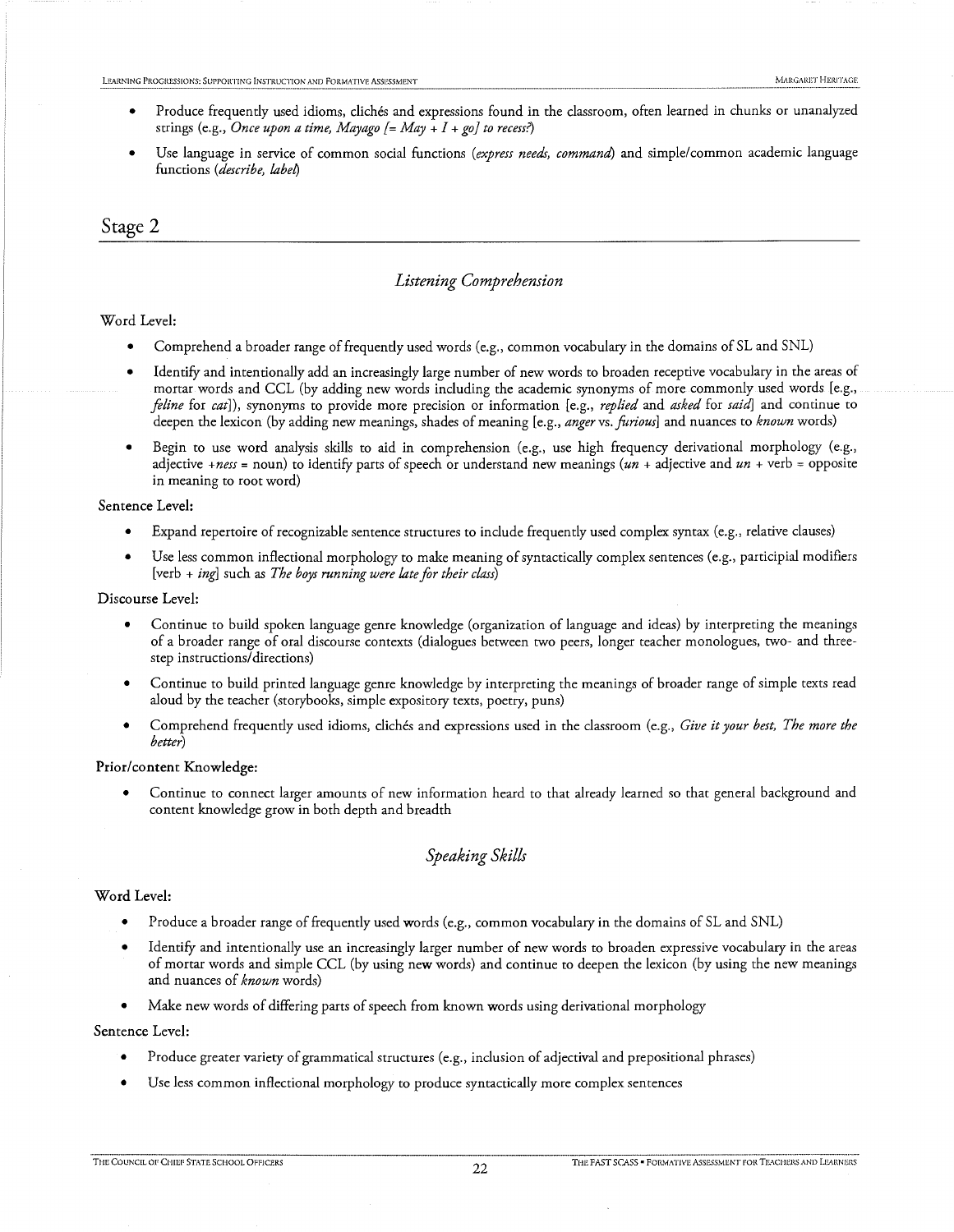#### Discourse Level:

- Continue to expanded use of spoken language genre knowledge by producing discourse on familiar topics in a broader range of contexts (conversation with a peer, conversation with a group of peers, production of simple monologues such as personal narratives or a short book report, responses to teacher multi-part requests, requests for clarification of teacher and peer directions)
- Produce frequently used idioms, cliches and expressions found in the classroom
- Use language in service of a wider range of social functions *(command, request)* and increasingly complex academic language functions *(explain, summarize)*

Stage 3

#### *Listening Comprehension*

#### Word Level:

- Comprehend a wide range of common and uncommon words in the domains of SL and SNL
- Continue to identify and intentionally add unfamiliar words to broaden receptive vocabulary in the areas of mortar words and CCL (by adding new words) and deepen the lexicon (by adding new meanings, shades of meaning and nuances to *known* words)
- Make inferences about a speaker's stance towards content from their word choices (e.g., *retorted* for *replied}*
- Continue to use word analysis skills to aid in comprehension (e.g., use rarer derivational morphology (e.g. verb *+ate,*   $[f(xate)]$  = new verb meaning; adjective *+ify*  $[solidify]$  = verb)

#### Sentence Level:

- Comprehend the full range of simple and complex grammatical structures (e.g., nominalization of verb forms *[to form* vs. *formation]* to increase amounr of information contained within a sentence), and increase senrence length (e.g., multiple prepositions in a single sentence)
- Continue to use common and uncommon inflectional morphology to make meaning of synractically complex sentences

#### Discourse Level:

- Continue to build spoken language genre knowledge (organization of language and ideas) by interpreting the meanings of a broader range of oral discourse contexts (dialogues between multiple peers, extended teacher monologues, plays/dramas, multi-step instructions/ directions)
- Continue to build printed language genre knowledge by interpreting the meanings of broader range of simple and challenging texts read aloud by the teacher (storybooks with familiar and unfamiliar story grammars, works of literature, complex expository texts, primary source texts in content areas such as history, poetry, plays, puns)
- Comprehend frequently used idioms, cliches and expressions used in the classroom (e.g., *Don't beat about the bush, All's well that ends well)*

#### Prior/content Knowledge:

• Continue to connect complex and large amounts of new information heard to that already learned so that general background and content knowledge grow in both depth and breadth

### *Speaking Skills*

#### Word Level:

- Produce a wide range of common and uncommon words in the domains of SL and SNL
- Continue to identify and intentionally use a wider range of new words to broaden expressive vocabulary in the areas of uncommon mortar words and low frequency CCL (by using new words) and continue to deepen the lexicon (by using the new meanings and nuances of *known* words)
- Continue to make new words of differing parts of speech from known words using derivational morphology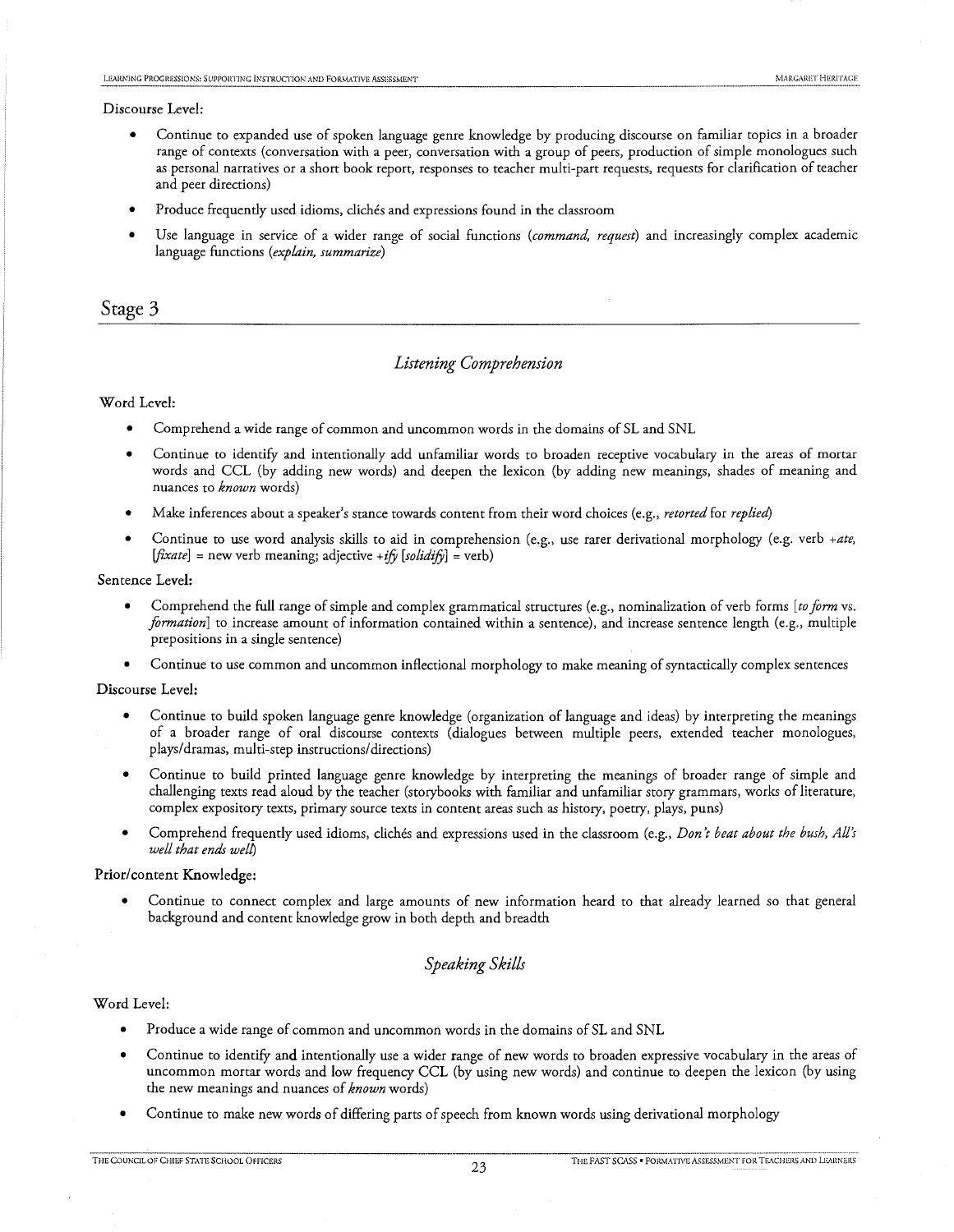Sentence Level:

- Produce full range of simple sentences and complex grammatical structures (e.g., relative clauses) and increase sentence length
- Use common and uncommon inflectional morphology to produce syntactically complex sentences

Discourse Level:

- Continue to expanded use of spoken language genre knowledge by producing discourse on familiar and unfamiliar topics in a broader range of contexts (conversation with multiple peers, production of extended monologues, such as personal narratives or book and science reports, responses to teacher multi-part requests, requests for clarification of teacher and peer directions)
- Produce frequently used idioms, clichés and expressions found in the classroom
- Use language in service of a wide range of simple and complex social functions *(command, persuade)* and simple and complex academic language functions *(describe, explain, summarize, hypothesize)*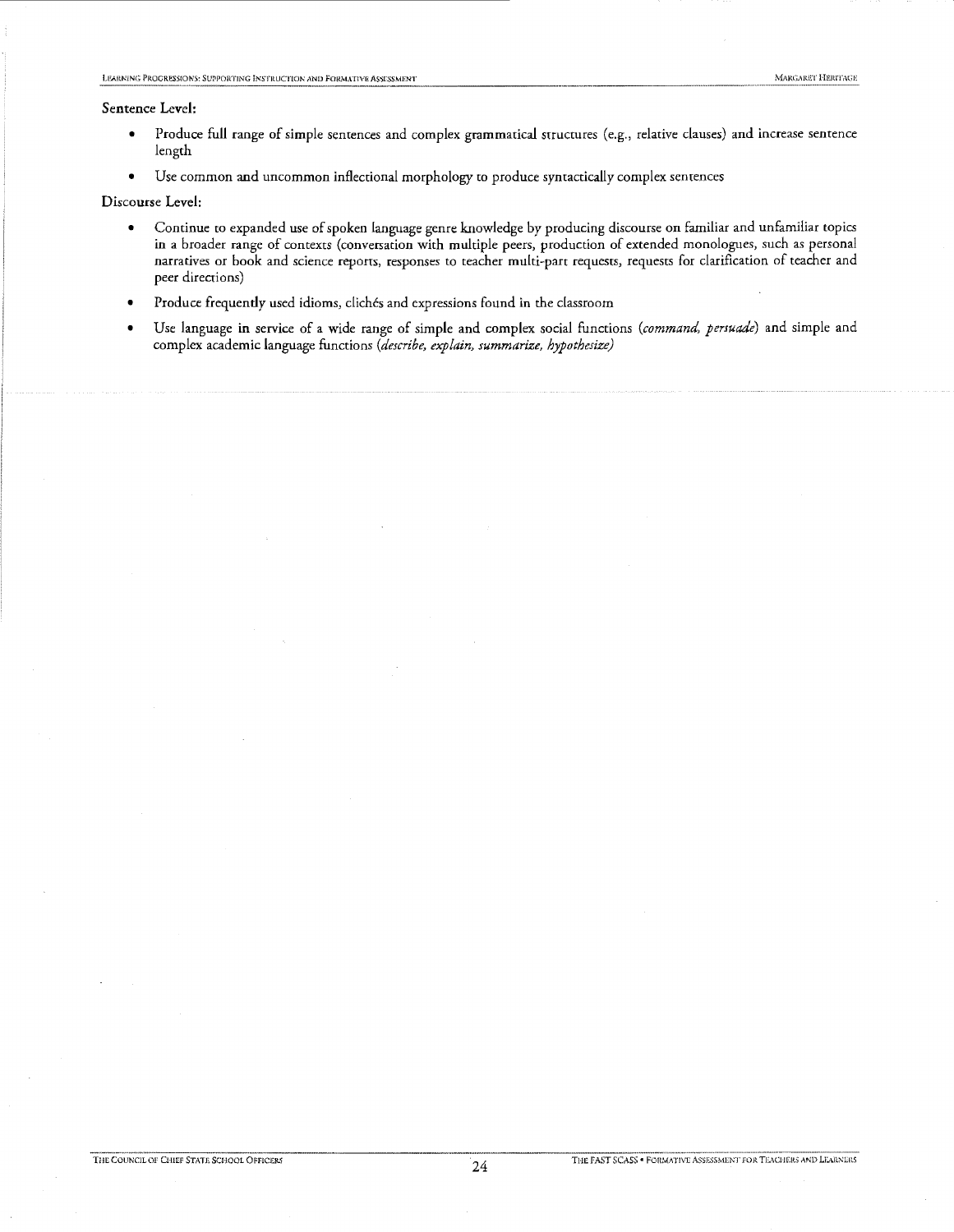# *A Developmental Model for Learning Functions*

### *From National Research Council of the National Academies. (2005). How Students Learn: History, Mathematics, and Science in the Classroom. Washington, D. C.: The National Academies Press.*

| Level    |    | General Description                                                                                                                                                                                                                                         | Example Tasks & Understandings                                                                                                                     |  |  |  |  |
|----------|----|-------------------------------------------------------------------------------------------------------------------------------------------------------------------------------------------------------------------------------------------------------------|----------------------------------------------------------------------------------------------------------------------------------------------------|--|--|--|--|
| $\bf{0}$ |    | Students have separate numeric and spatial understandings.                                                                                                                                                                                                  |                                                                                                                                                    |  |  |  |  |
|          |    | hitial numeric understanding:                                                                                                                                                                                                                               |                                                                                                                                                    |  |  |  |  |
|          |    | Students iteratively compute (e.g., "add 4") within a string of<br>positive whole numbers.                                                                                                                                                                  | Extend the pattern<br>$3, 7, 11, 15, \underline{\quad} \underline{\quad} \underline{\quad}$                                                        |  |  |  |  |
|          |    | do Initial spatial understanding: students represent the<br>relative sizes of quantities as bars on a graph and<br>perceive patterns of qualitative changes in amount by a<br>left-to-right visual scan of the graph, but cannot<br>quantify those changes. | Notice in a bar graph of yearly population<br>figures that each bar is taller than the previous<br>bar.                                            |  |  |  |  |
| 1        |    | Spatial and numeric understandings are elaborated and<br>integrated, forming a central conceptual structure.                                                                                                                                                |                                                                                                                                                    |  |  |  |  |
|          |    | n Elaboration of numeric understanding:                                                                                                                                                                                                                     |                                                                                                                                                    |  |  |  |  |
|          |    | --Iteratively apply a single operation to, rather than<br>within, a string of numbers to generate a second<br>string of numbers.                                                                                                                            | Multiply each number in the sequence:<br>$0, 1, 2, \ldots$ by 2 to get a set of pairs:<br>$0-0, 1-2, 2-4, \ldots$                                  |  |  |  |  |
|          |    | --Construct an algebraic expression for this repeated<br>operation.                                                                                                                                                                                         |                                                                                                                                                    |  |  |  |  |
|          | یم | Elaboration of spatial understanding:                                                                                                                                                                                                                       | Generalize the pattern and express it as $y = 2x$ .                                                                                                |  |  |  |  |
|          |    | --Use continuous quantities along the horizontal axis.                                                                                                                                                                                                      |                                                                                                                                                    |  |  |  |  |
|          |    | --Perceive emergent properties, such as linear or<br>increasing, in the shape of the line drawn between<br>points.                                                                                                                                          | Notice that a graph of daily plant growth must<br>leave spaces for unmeasured Saturday and<br>Sunday values.                                       |  |  |  |  |
|          | ò. | Integration of elaborated understandings:                                                                                                                                                                                                                   |                                                                                                                                                    |  |  |  |  |
|          |    | --See the relationship between the differences in the y-<br>column in a table and the size of the step from one<br>point to the next in the associated graph.                                                                                               | For every 1 km, a constant "up by" \$2 in both<br>the y-column of a table and the y-axis in a<br>graph generates a linear pattern (spatial) with a |  |  |  |  |
|          | ∼  | Interpret algebraic representations both numerically and<br>spatially.                                                                                                                                                                                      | slope of 2 (numeric). $Y = 2x$ can be read from,<br>or produced in, both a table and a graph.                                                      |  |  |  |  |
| 2        |    | a Elaborate initial integrated numeric and spatial Look at the function below. Could it represent<br>understanding to create more sophisticated variations.                                                                                                 | $y = x - 10$ ? Why or why not?                                                                                                                     |  |  |  |  |
|          | ∼  | Integrate understanding of $y = x$ and $y = x + b$ to form a<br>mental structure for linear functions.                                                                                                                                                      |                                                                                                                                                    |  |  |  |  |
|          | حت | Integrate rational numbers and negative integers.                                                                                                                                                                                                           |                                                                                                                                                    |  |  |  |  |
|          | ∼  | Form mental structures for other families of functions,<br>such as $y = xn + b$ .                                                                                                                                                                           | If you think it could not, sketch what you<br>think it looks like.                                                                                 |  |  |  |  |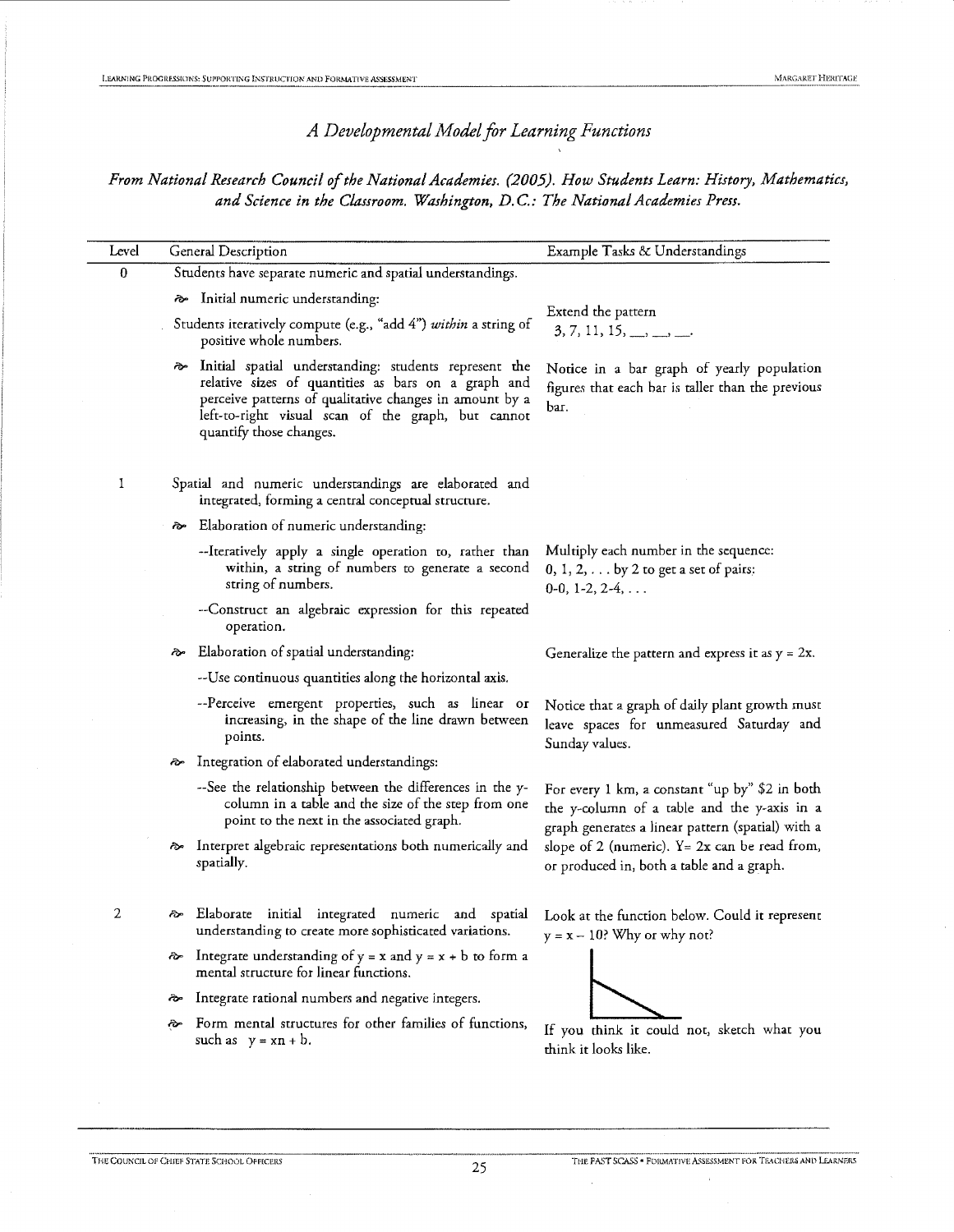plane.

|  | The Integrate variant (e.g., linear and nonlinear) structures At what point would the function $y =$<br>developed at level 2 to create higher-order structures for<br>understanding more complex functions, such as<br>polynomials and exponential and reciprocal functions. | $10x - x^2$ cross the x-axis?<br>Please show all of your work. |  |
|--|------------------------------------------------------------------------------------------------------------------------------------------------------------------------------------------------------------------------------------------------------------------------------|----------------------------------------------------------------|--|
|  | be Elaborate understanding of graphs and negative integers<br>to differentiate the four quadrants of the Cartesian                                                                                                                                                           |                                                                |  |

ft,> Understanding the relationship of these quadrants to each other.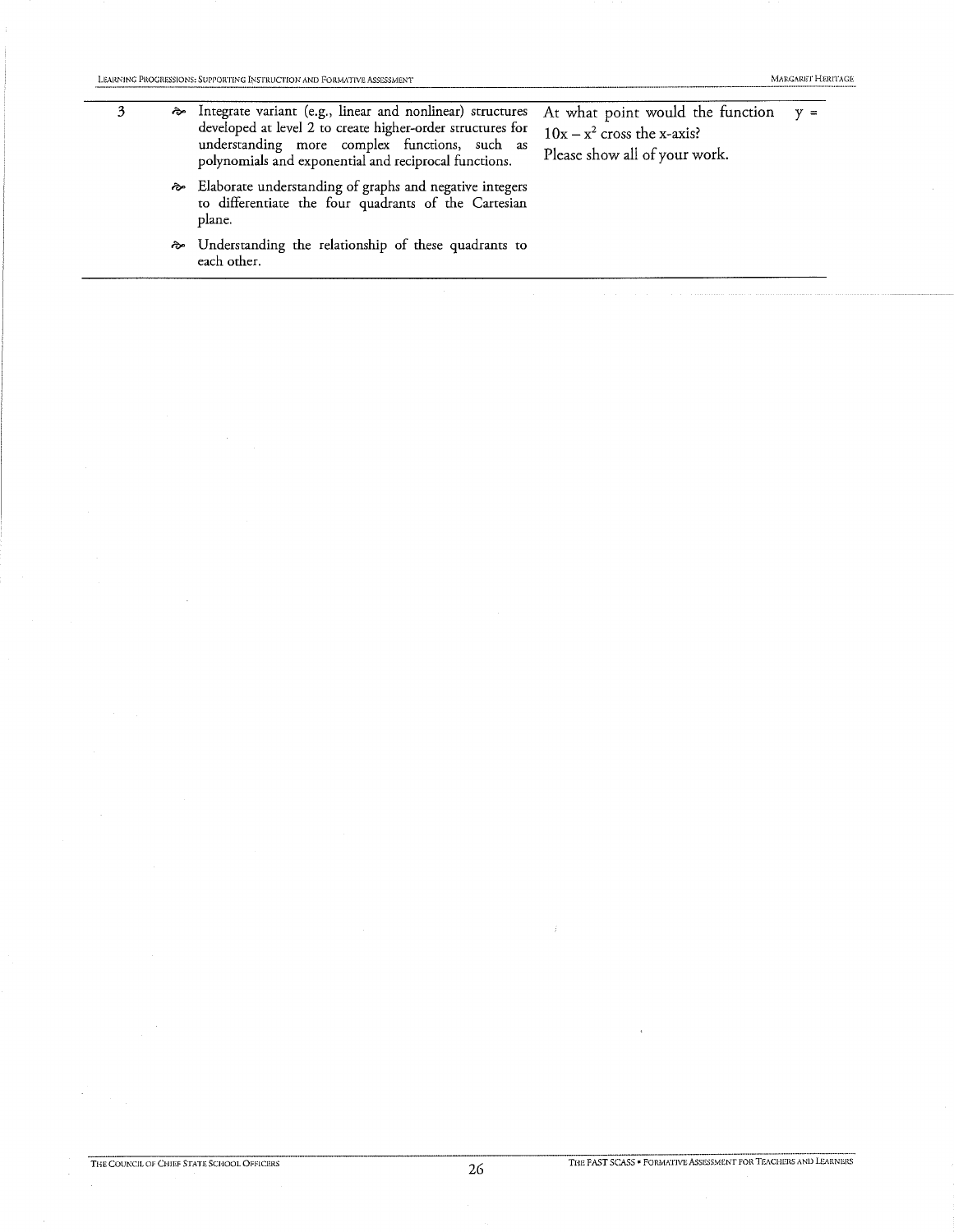### *FAST Buoyancy Trajectory*

#### From Shavelson, R., Stanford Educational Assessment Laboratory (SEAL) and Curriculum Research & Development Group (CRDG). (2005). *Embedding assessments in the FAST curriculum: The romance between curriculum and assessment.* Final Report.

|             | Level 5        |                                     |                            |   |        |          |   |                              |   |                                       |                       | Density of<br>both Object<br>and Medium |
|-------------|----------------|-------------------------------------|----------------------------|---|--------|----------|---|------------------------------|---|---------------------------------------|-----------------------|-----------------------------------------|
| Trajectory  | Level 4        | Intuitive Explanations <sup>d</sup> |                            |   |        |          |   |                              |   | Density of<br>Objects <sup>b</sup>    | Density of<br>Liquids |                                         |
|             | Level 3        |                                     |                            |   |        |          |   | Mass and Volume <sup>b</sup> |   |                                       |                       |                                         |
| Buoyancy    | Level 2        |                                     |                            |   | Massab | Volumebc |   |                              |   | Problematic Explanations <sup>e</sup> |                       |                                         |
| <b>FAST</b> | Level 1        |                                     | Alternative<br>Conceptions |   |        |          |   |                              |   |                                       |                       |                                         |
|             | Investigations |                                     | 2                          | 3 | 4      | 5        | 6 | 8                            | 9 | 10                                    | 11                    | 12                                      |

a Hold volume constant

b Hold liquid (water) constant

c Hold mass constant

<sup>d</sup> Intuitive Explanations are those that are a student's deeper understanding about WTSF but may not have the appropriate vocabulary.

•Problematic Explanations are those where a student uses the correct words (e.g., density), but components of the explanations reflect a more naïve understanding about WTSF.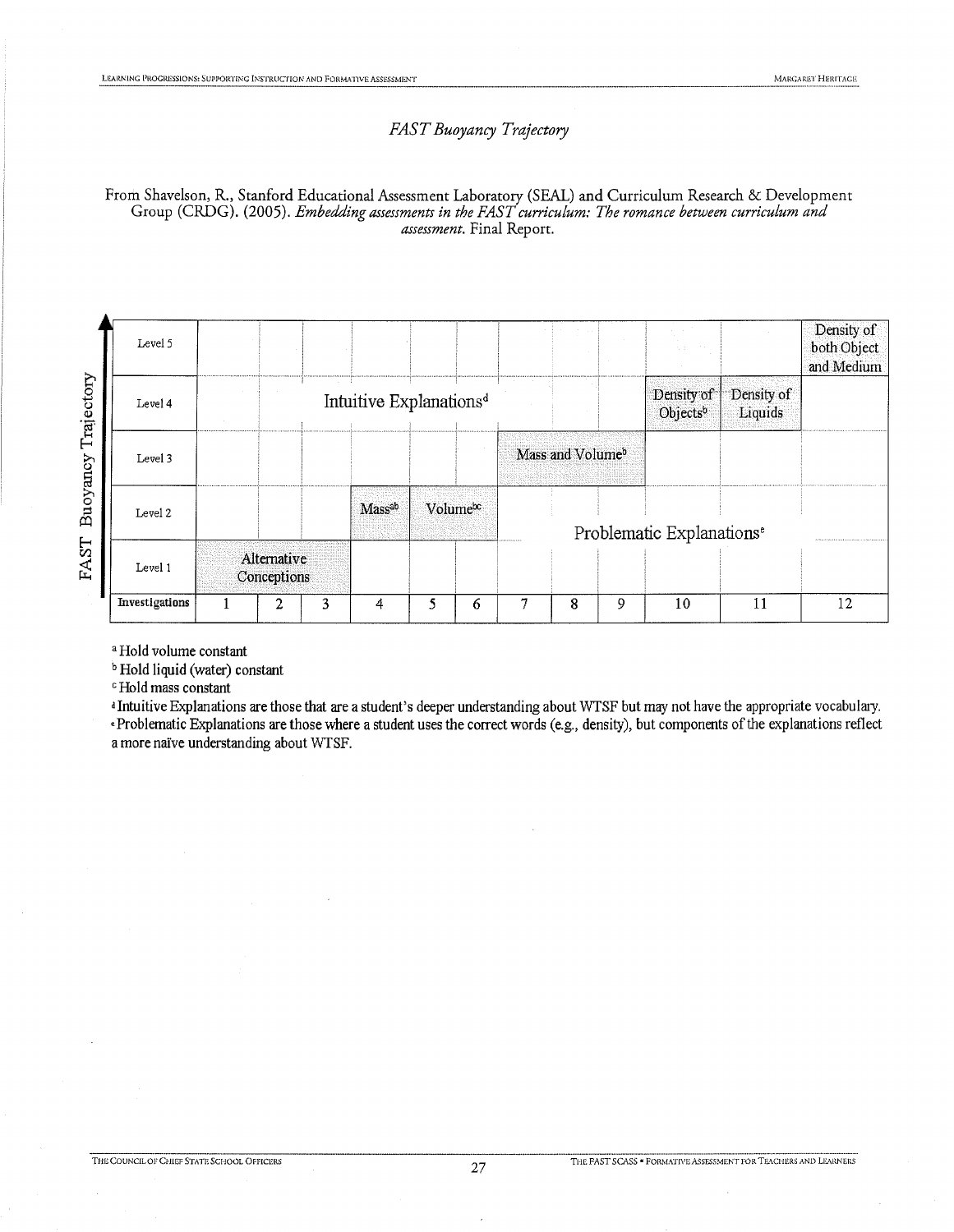#### *Graphic Organizer for Conceptual Flow*

#### From DiRanna, K. & Topps, J. (2005). *What's the Big Idea?* San Francisco: K-12 Alliance/ WestEd.

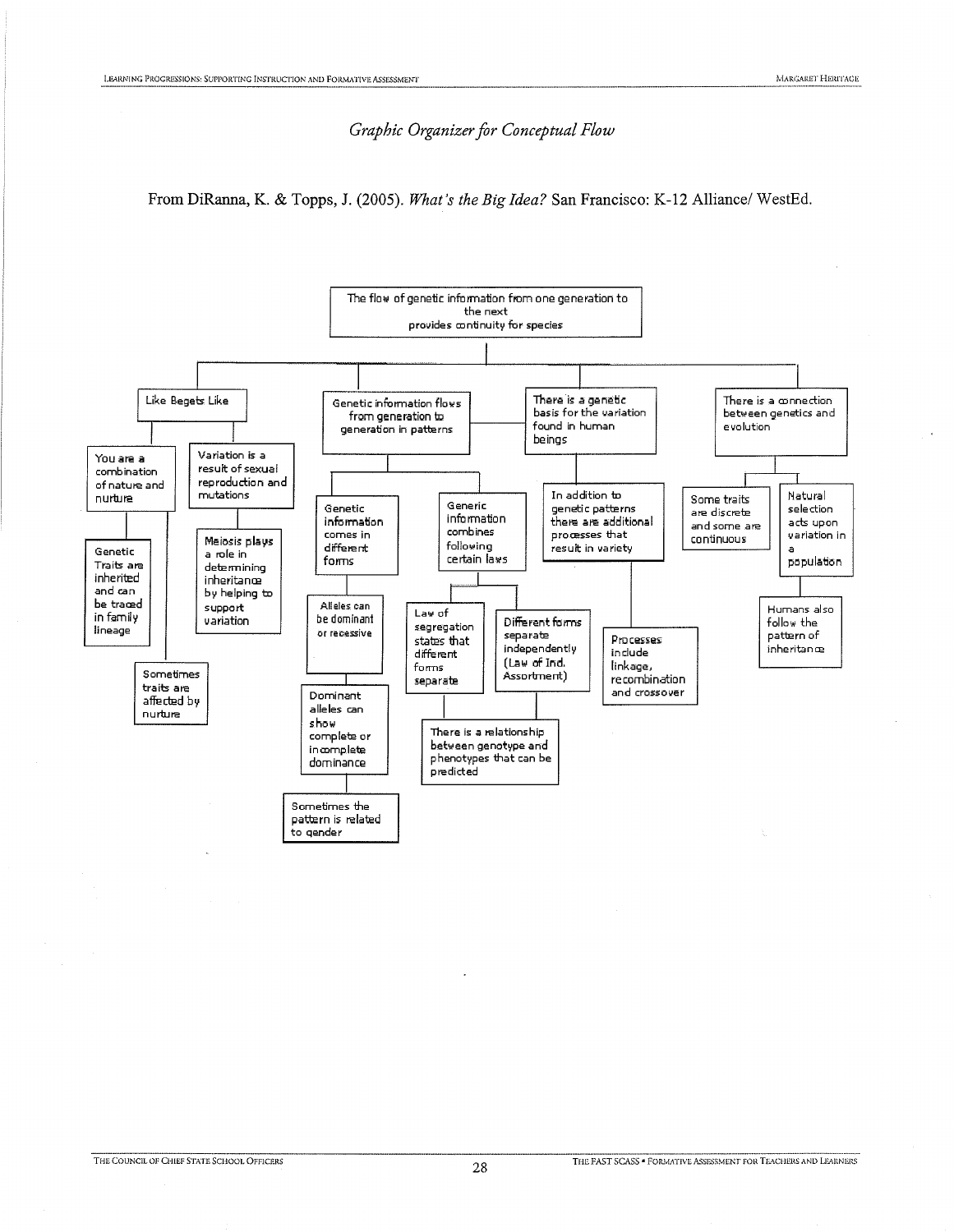### *Learning Progression for Matter*

From Committee on Science Learning, Kindergarten through Eighth Grade, Duschl, R. A., Schweingruber, H. A., Shouse, A.W. (Eds.). Board of Science Education, Center for Education, & Behavioral and Social Sciences and Education. (2007). *Taking Science to School: Learning and Teaching Science in Grades K-8,* Washington, D.C.: The National Academies Press.

| Questions & Big Ideas*                                                                                                                                                                                                                         | Components of Big Ideas                                                                                                             | K-2 Elaboration of Big Ideas                                                                                                                                                                                                |
|------------------------------------------------------------------------------------------------------------------------------------------------------------------------------------------------------------------------------------------------|-------------------------------------------------------------------------------------------------------------------------------------|-----------------------------------------------------------------------------------------------------------------------------------------------------------------------------------------------------------------------------|
| 1. What are things made<br>of and how can we explain<br>their properties?                                                                                                                                                                      | <b>Existence of matter and</b><br>diversity of material<br>kinds.                                                                   | Objects are made of specific.<br>materials.<br>There are different kinds of<br>materials.                                                                                                                                   |
| 1. Objects <sup>b</sup> are consti-<br>tuted of matter, which<br>exists as many different<br>material kinds. Objects<br>have properties that<br>can be measured and<br>depend on the amount of<br>matter and on the<br>material kinds they are |                                                                                                                                     | The same kind of object can<br>be made of different<br>materials.                                                                                                                                                           |
| made of.                                                                                                                                                                                                                                       | Objects have properties<br>that can be measured<br>and explained. Three<br>important properties<br>are mass, weight, and<br>volume. | Objects have certain proper-<br>ties-weight, length, area,<br>and volume-that can be<br>described, compared and<br>measured. (Only prelimi-<br>nary exploration and<br>construction of volume<br>measurement at this time.) |
|                                                                                                                                                                                                                                                | Material kinds have<br>characteristic pro-<br>nartiae that can ha                                                                   | The properties of materials<br>can be described and<br>riseeifiad. (Ontu raadiiv                                                                                                                                            |

erties that can be **measured and explained,** 

classified. (Only readily observable properties, such as color, hardness, flexibility, are investigated at this time.)